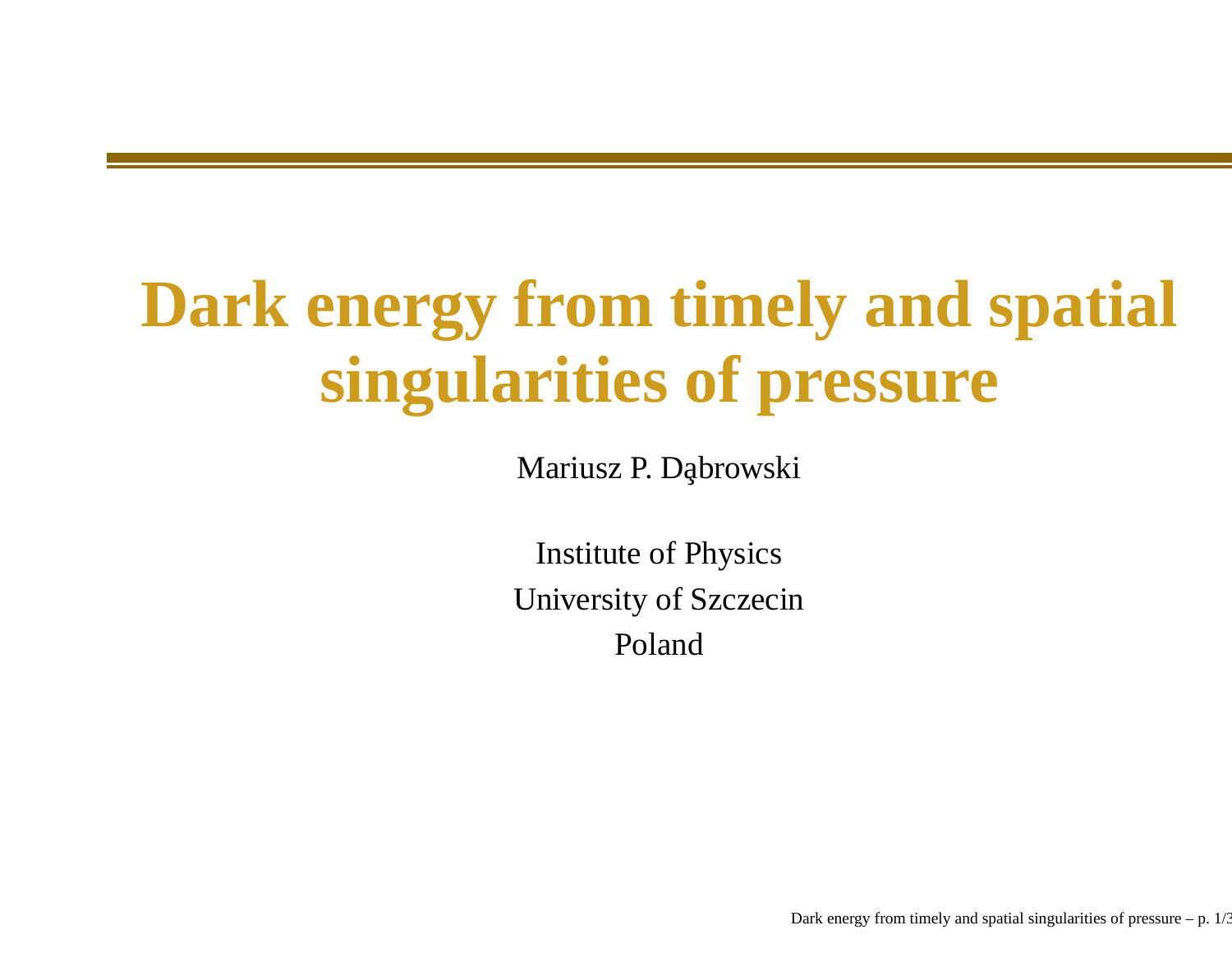### **References**

- MPD and M.A. Hendry, Astroph. Journ., **498**, 67 (1998)
- MPD, Grav. Cosmol. **8**, 190 (2002)
- MPD, T. Stachowiak and M. Szydłowski, PRD **<sup>68</sup>**, <sup>103519</sup> (2003) (hep-th/0307128)
- MPD, PRD **<sup>71</sup>**, <sup>103505</sup> (2005) (gr-qc/0410033)
- MPD, PLB **<sup>625</sup>**, <sup>184</sup> (2005) (gr-qc/0505069)
- A. Balcerzak and MPD, PRD **<sup>73</sup>**, 101301(R) (2006) (hep-th/0604034)
- MPD, T. Denkiewicz, M.A. Hendry, PRD **<sup>75</sup>**, <sup>123524</sup> (2007) (astro-ph/0704.1383)
- MPD, T. Denkiewicz, PRD **<sup>79</sup>**, <sup>063521</sup> (2009); arXiv:0902.3107
- MPD, T. Denkiewicz, M.A. Hendry, H. Ghodsi, in progress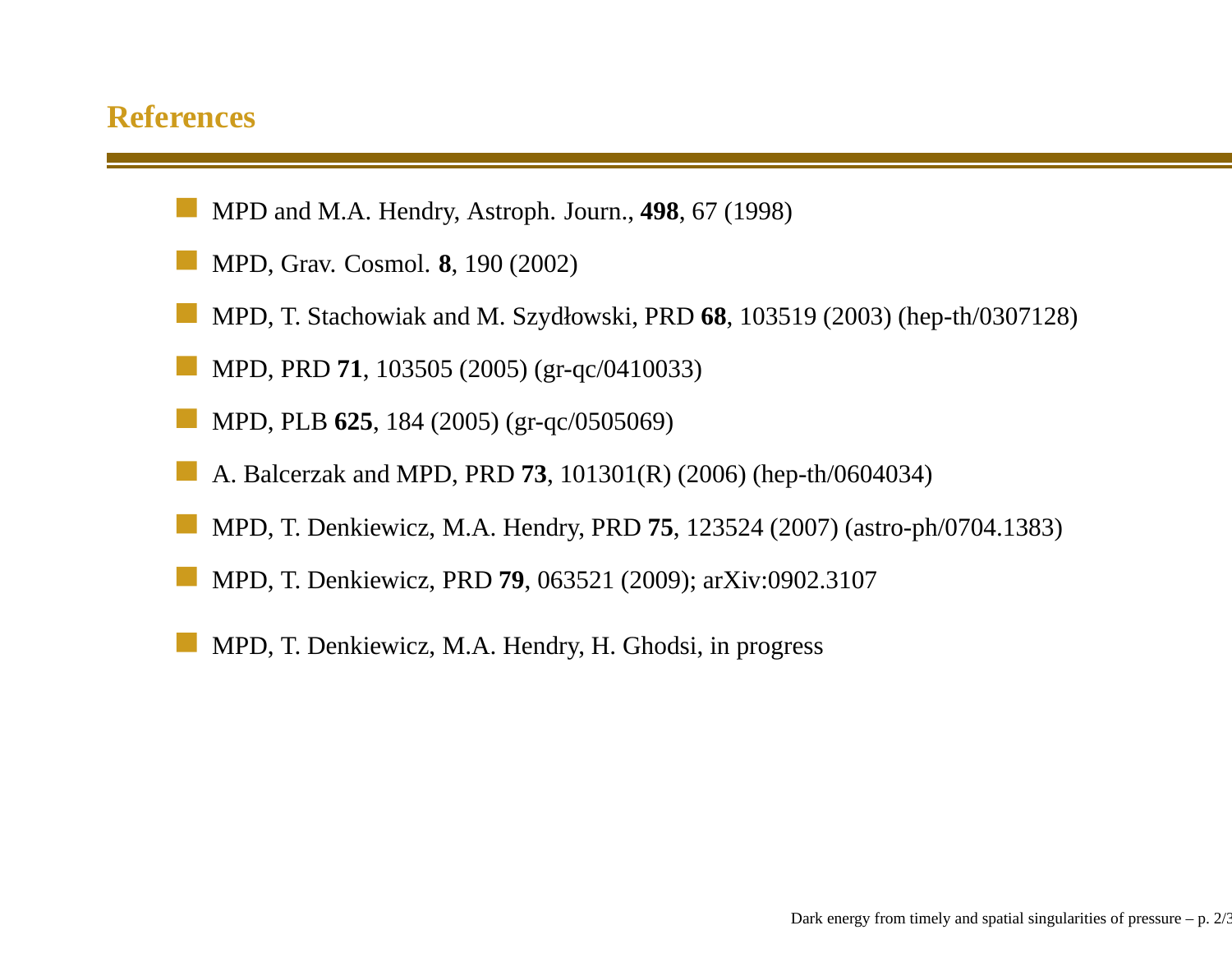# **Content:**

- 1. Phantom dark energy and the way to exotic singularities.
- 2. The zoo of exotic singularities in homogeneous cosmology.
- 3. Dark energy from timely singularities of pressure.
- 4. Singularities in inhomogeneous cosmology.
- 5. Dark energy from spatial singularities of pressure.
- 6. Conclusions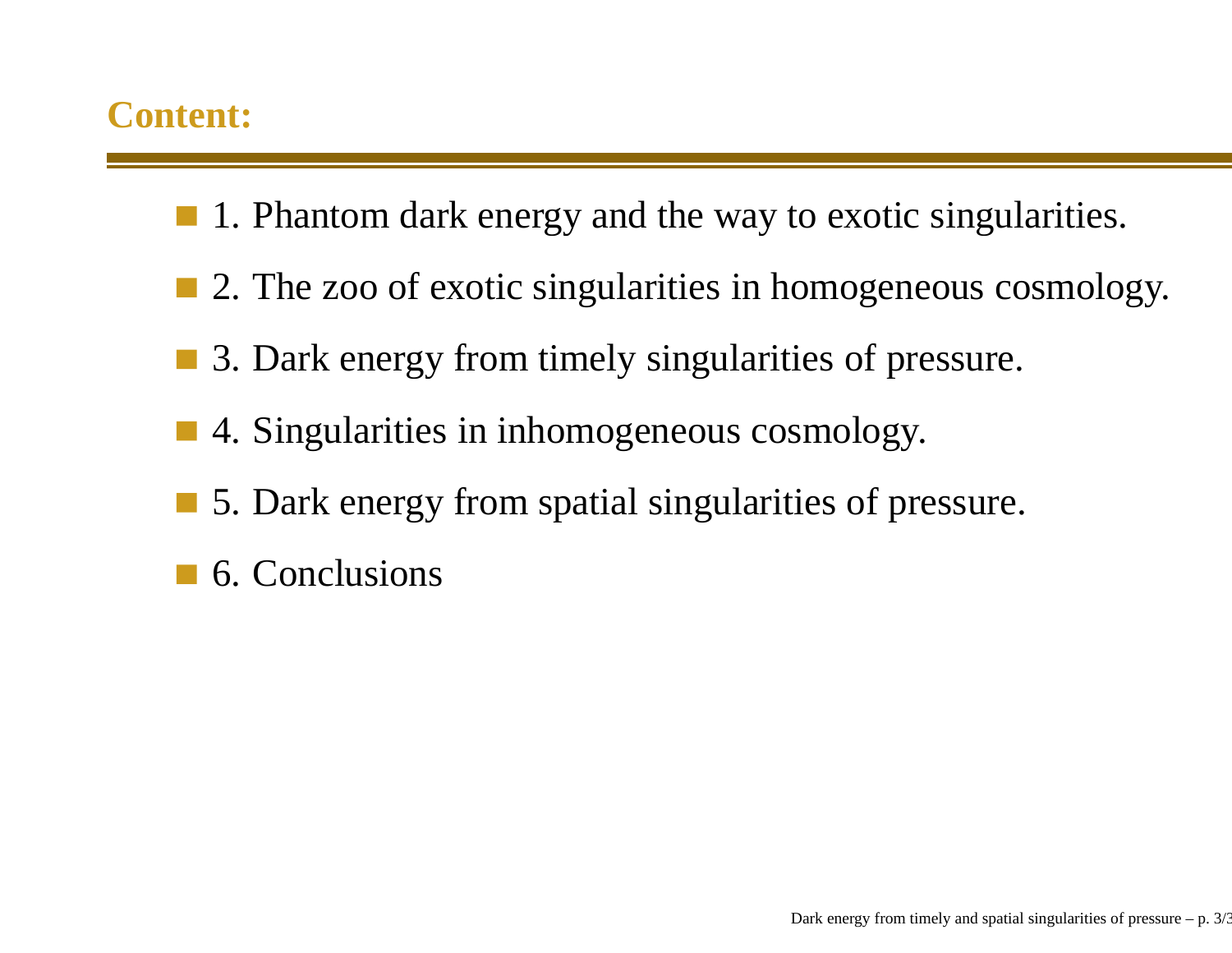# **1. Phantom dark energy and the way to exotic singularities.**

According to the cosmological no-hair theorem the dark energy with  $w=$  const.  $\geq -1$  (violation of the strong energy condition only) will always be dominated by the cosmological constant ( $w=-1$ )



Then: any combination of dark energy with  $w = \text{const.} \ge -1$  leads to "standard" Big-Bang/Crunch cosmological singularities: (or to emptiness - de Sitter).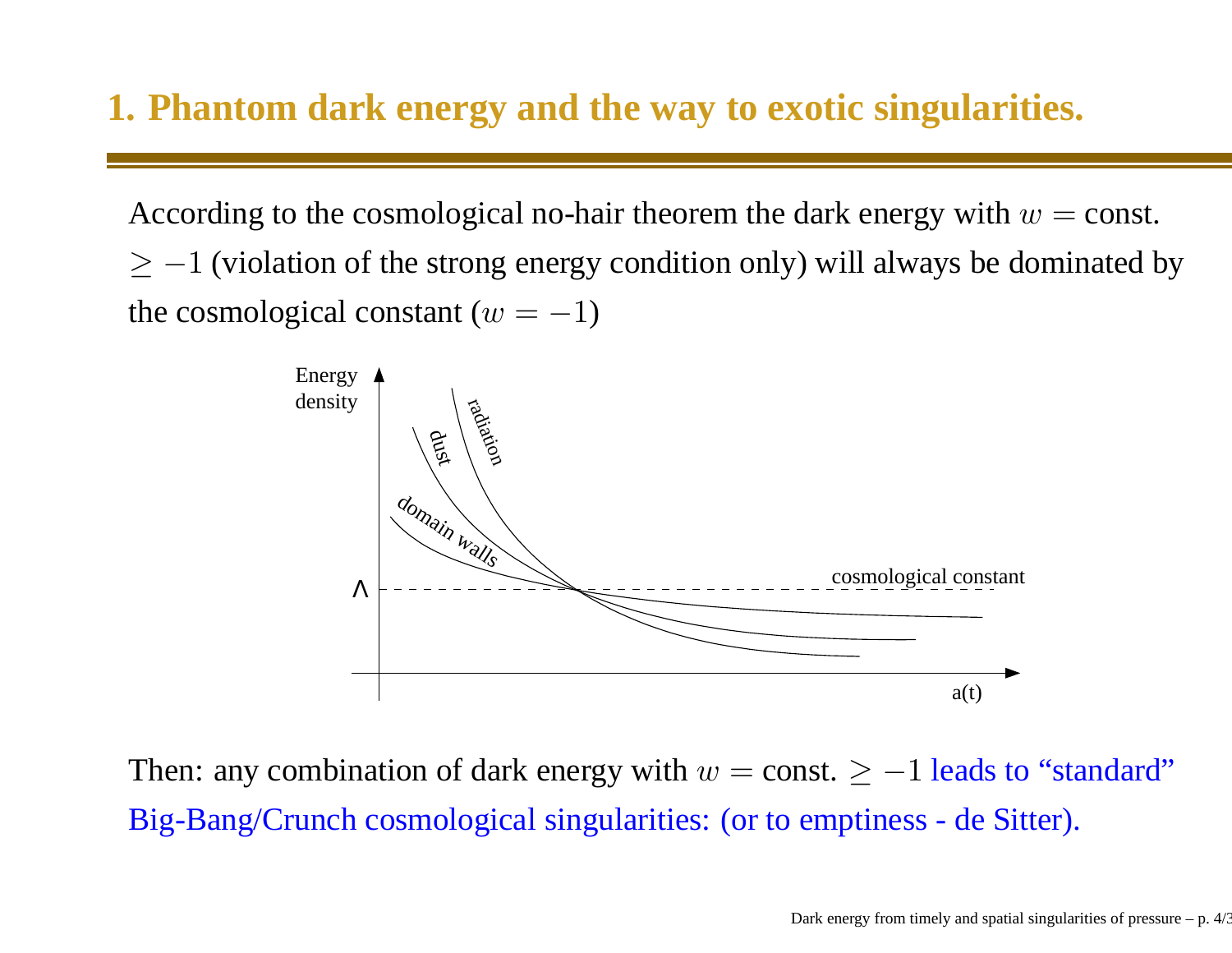**Recent astronomical data shows possible violation of**  $w \geq -1$ **.** 

WMAP <sup>+</sup> SDSS <sup>+</sup> Supernovae **combined bound on the dark energy barotropic index**w (Tegmark et al. (2004)):



- **There is no sharp cut-off of the data at**  $p=-$ %**!!!**
- $\bf {Dark~energy~ with}~ \it p < -\varrho~(phantom)~ can~ \rm bg$  and  $\bf 10$  and spatial singularities of pressure p. 5/38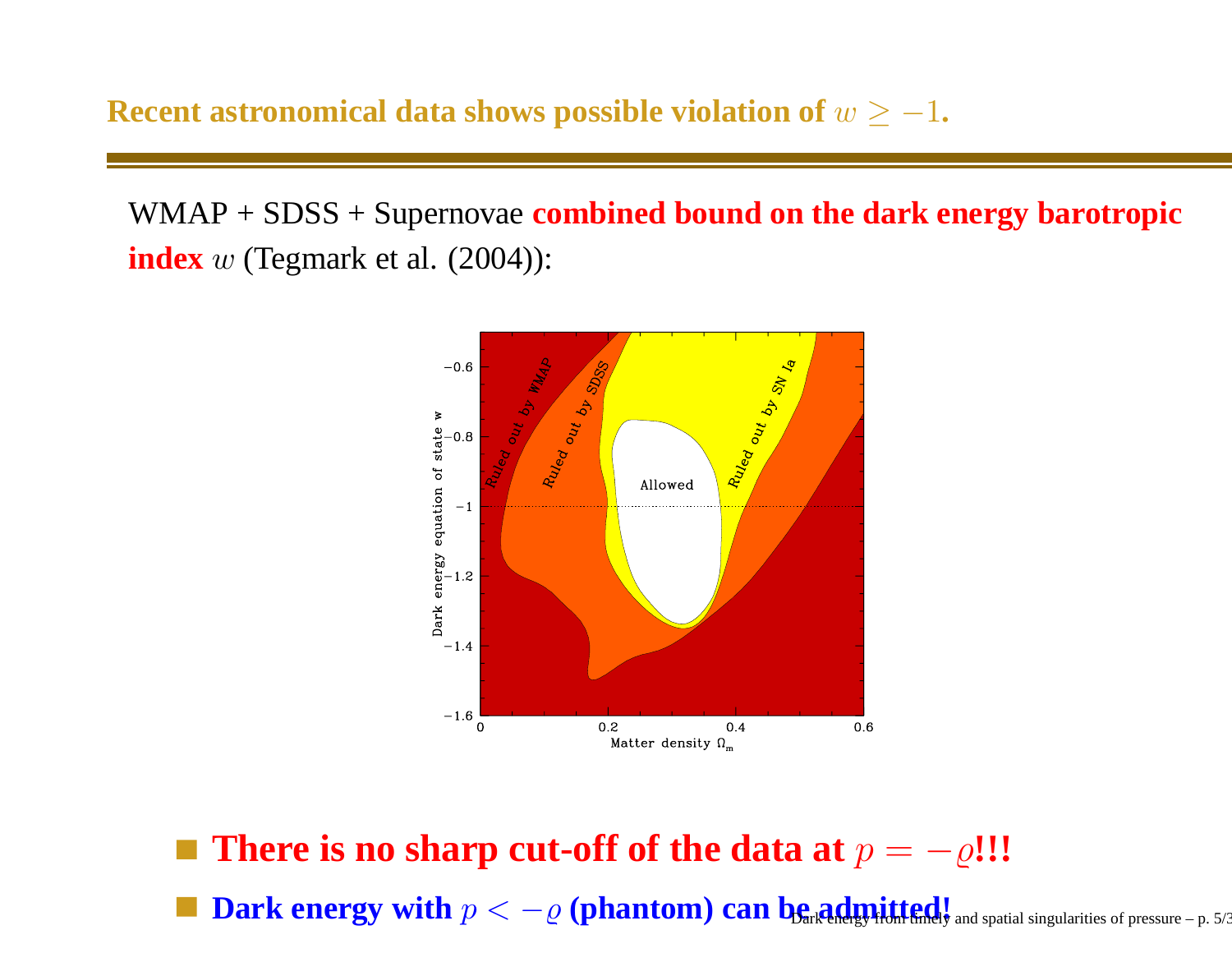### **More data:**

- Knop et al. 2003 (from  $SNe + CMB + 2dFGRS$  combined)  $w = -1.05^{+0.15}_{-0.20}$  (statistical)  $\pm 0.09$  (systematic)
- Kowalski et al. (arXiv:0804.4142) analyzed 307 supernovae (Sne <sup>+</sup> BAO <sup>+</sup>CMB) –  $w = -1.001_{-0.063}^{+0.059}$  (statistical)  $_{-0.066}^{+0.063}$  (systematic)
- Can be considered as evidence for cosmic "no-hair" theorem violation **even <sup>a</sup> small fraction of phantom dark energy will dominate theevolution**
- **Phantom** is dark energy of **<sup>a</sup> very large negative pressure** (Caldwell astro-ph/9908168 - published in PLB 2002) which violates null $(\varrho + p \ge 0)$ , weak  $(\varrho + p \ge 0, \ \rho \ge 0)$  and dominant energy  $(| p | \le \varrho, \varrho \ge 0)$  conditions.
- Phantom dark energy is related to a new type of singularity in the **universe – Big-Rip**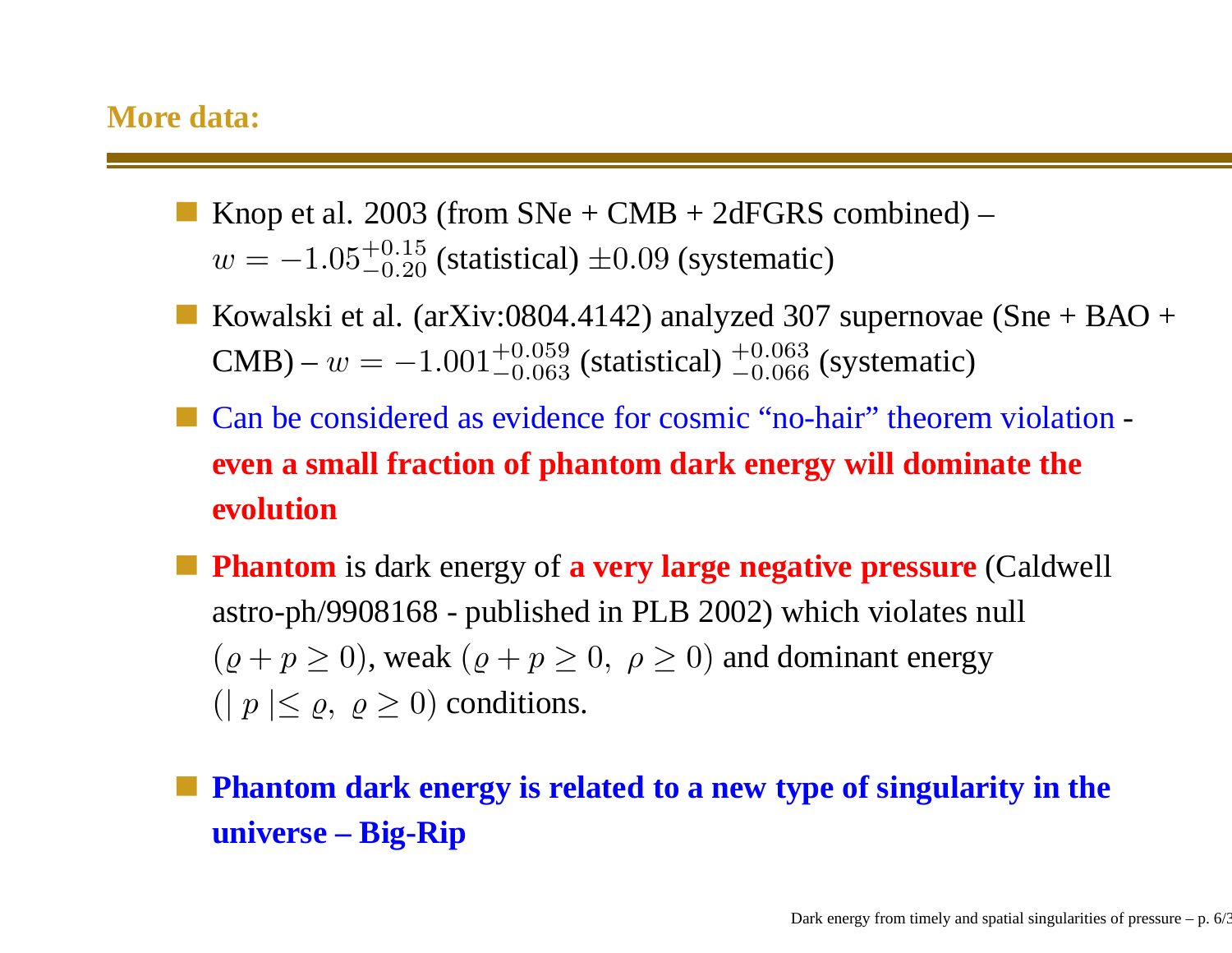For convenience take

$$
|w+1| = -(w+1) > 0, \tag{1}
$$

so that the conservation law for phantom gives

$$
\varrho \propto a^{3|w+1|} \,. \tag{2}
$$

- Conclusion: the bigger the universe grows, the denser it is, and **it becomes dominated by phantom (overcomes**Λ**-term)**–– an exotic future singularity appears – Big-Rip  $\rho, p \to \infty$  for  $a \to \infty$
- Curvature invariants  $R^2$ ,  $R_{\mu\nu}R^{\mu\nu}$ ,  $R_\mu$ <sup>2</sup>,  $R_{\mu\nu}R^{\mu\nu}$ ,  $R_{\mu\nu\rho\sigma}R^{\mu\nu\rho\sigma}$  diverge at Big-Rip
- Only for  $-5/3 < w < -1$  the null geodesics are geodesically complete; for other values of  $w,$  including all timelike geodesics, there is a geodesic incompleteness (Lazkoz et al. gr-qc/0607073, PRD '07) - the singularity is reached in <sup>a</sup> finite proper time.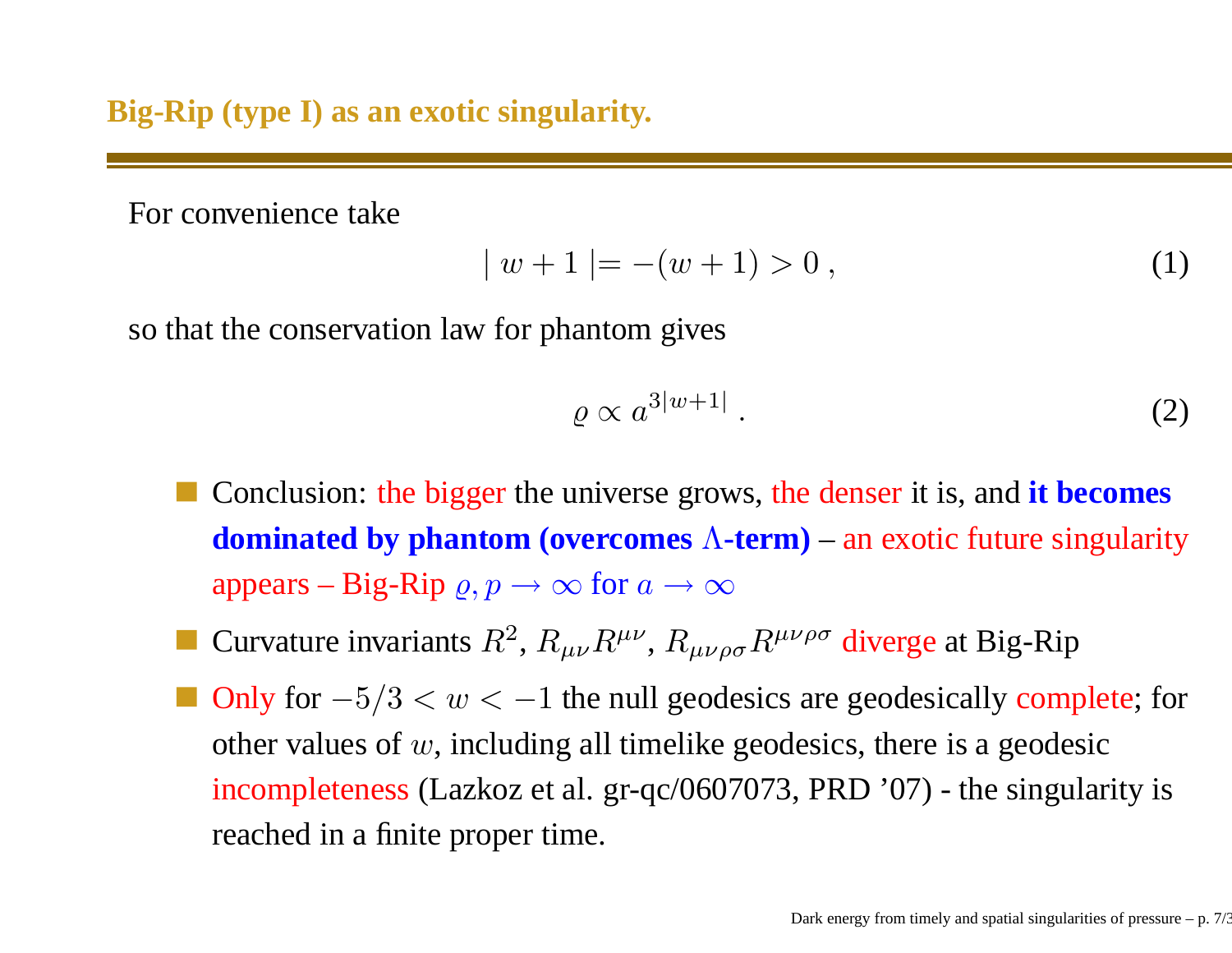BR to BR model as dual to standard BB to BC model (MPD et al. 2003)



Duality: Standard matter  $(p > -\varrho) \leftrightarrow \text{Phantom } (p < -\varrho)$ 

 $w \leftrightarrow -(w+2)$  or better  $\gamma \leftrightarrow -\gamma$ ,  $\gamma = w+1$  (3)

i.e.

$$
a(t) \leftrightarrow \frac{1}{a(t)} \tag{4}
$$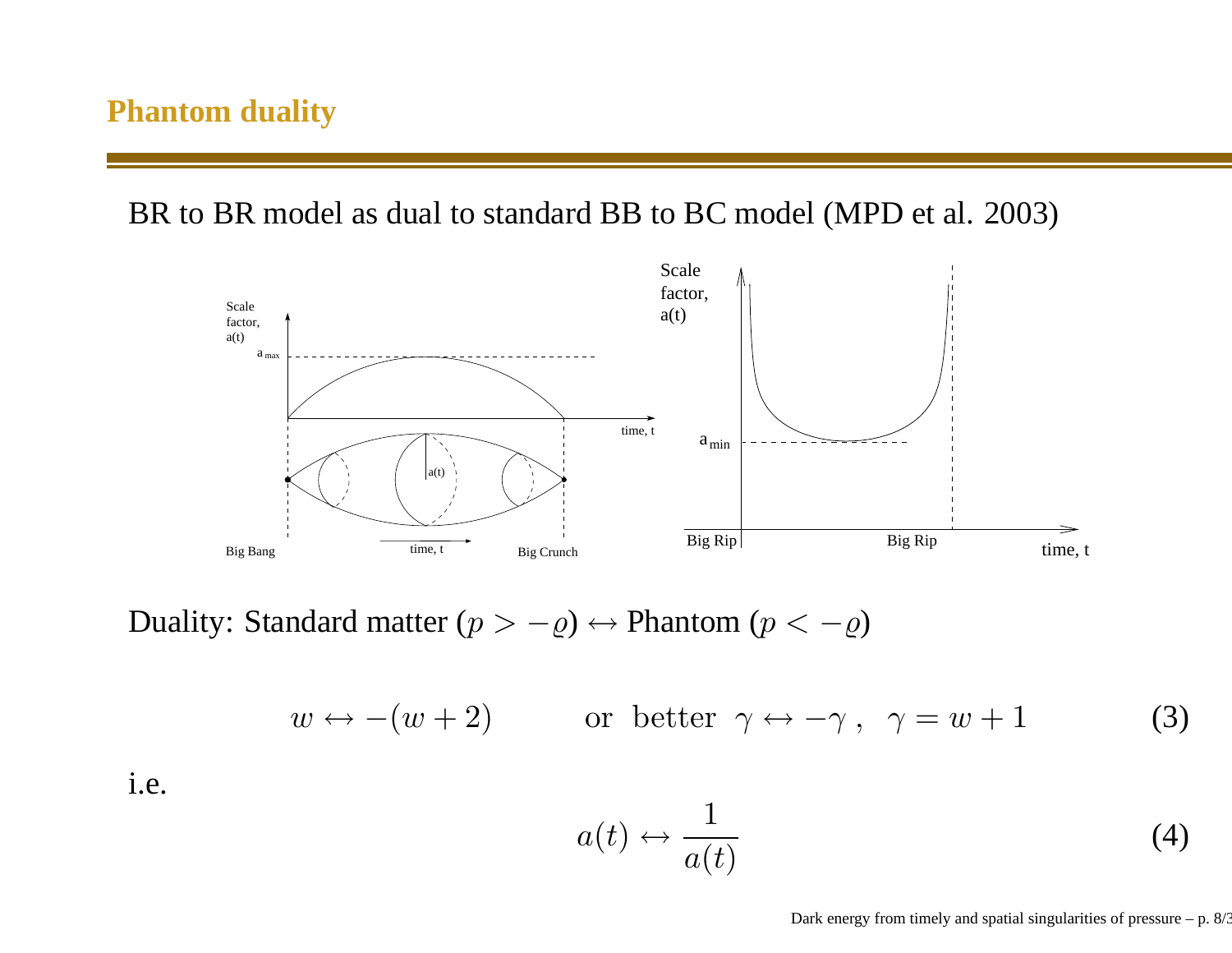### **Phantom and Big-Rip-singularity-driven dark energy.**

The universe begins with <sup>a</sup> Big-Bang and terminates at <sup>a</sup> Big-Rip:



so that standard Hot-Big-Bang cosmology is preserved (with a turning point at  $z =$ 0.46 (since  $j_0>0$ ) Riess et al. 2004). Data shows that a Big -Rip is possible in the far future:  $t=t_{BR}\approx 20$  Gyr.

Strange properties of a Big-Rip <mark>gave a push to studies some other exotic</mark> (or **just "non-standard") types of singularities and the sources of dark energy**Dark energy from timely and spatial singularities of pressure  $- p. 9/3$ **which can be related to them.**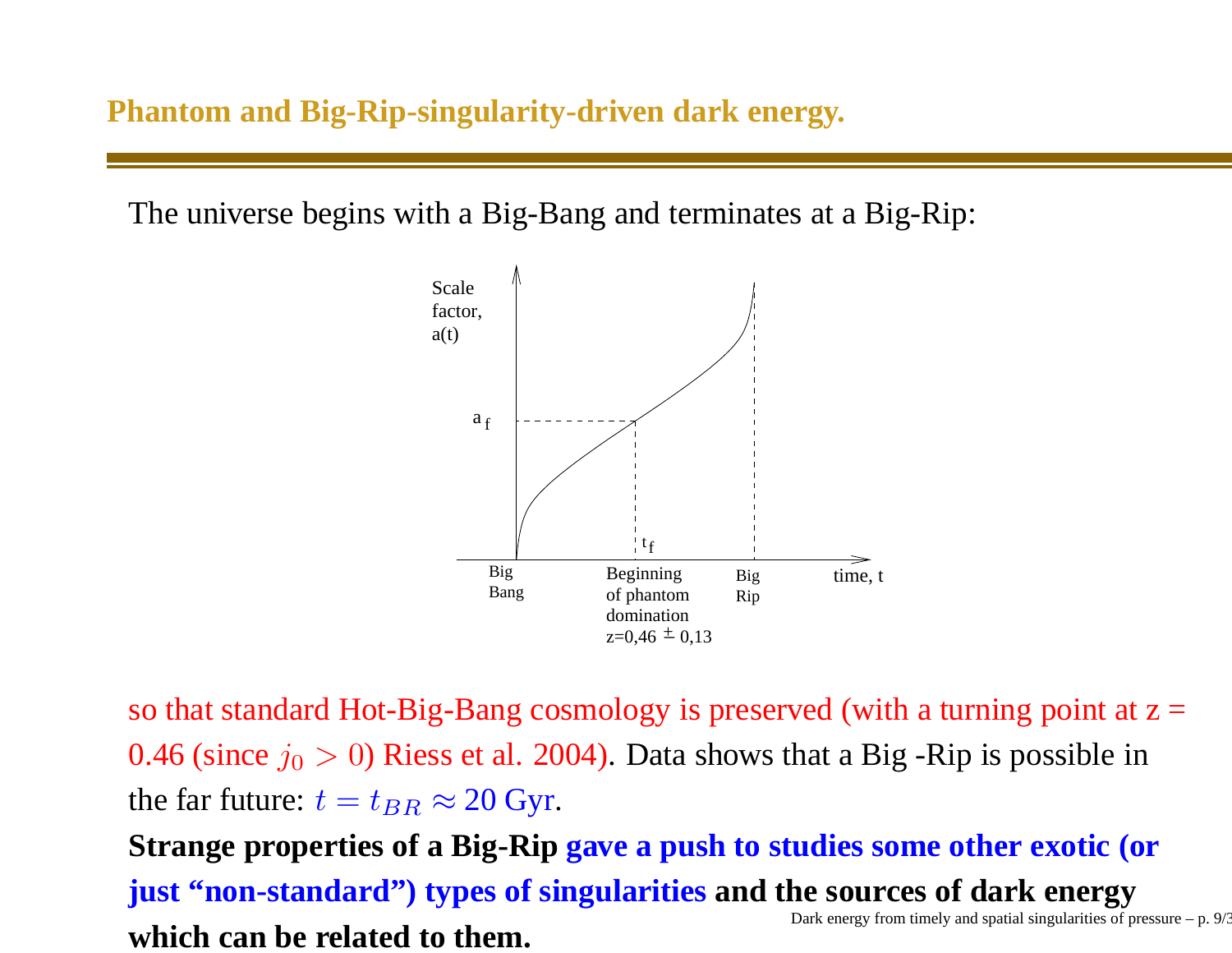# **2. The zoo of exotic singularities in homogeneous cosmology.**

The studies of the basic Friedmann cosmology showed that there exist manydifferent types of exotic singularities which are directly related to some sources of dark energy in the universe. These are:

- Sudden Future Singularity (type II) SFS
- Finite Scale Factor (type III) Singularity FSF
- Generalized Sudden Future Singularity GSFS
- Big Separation (type IV) BS
- $w-$ singularity.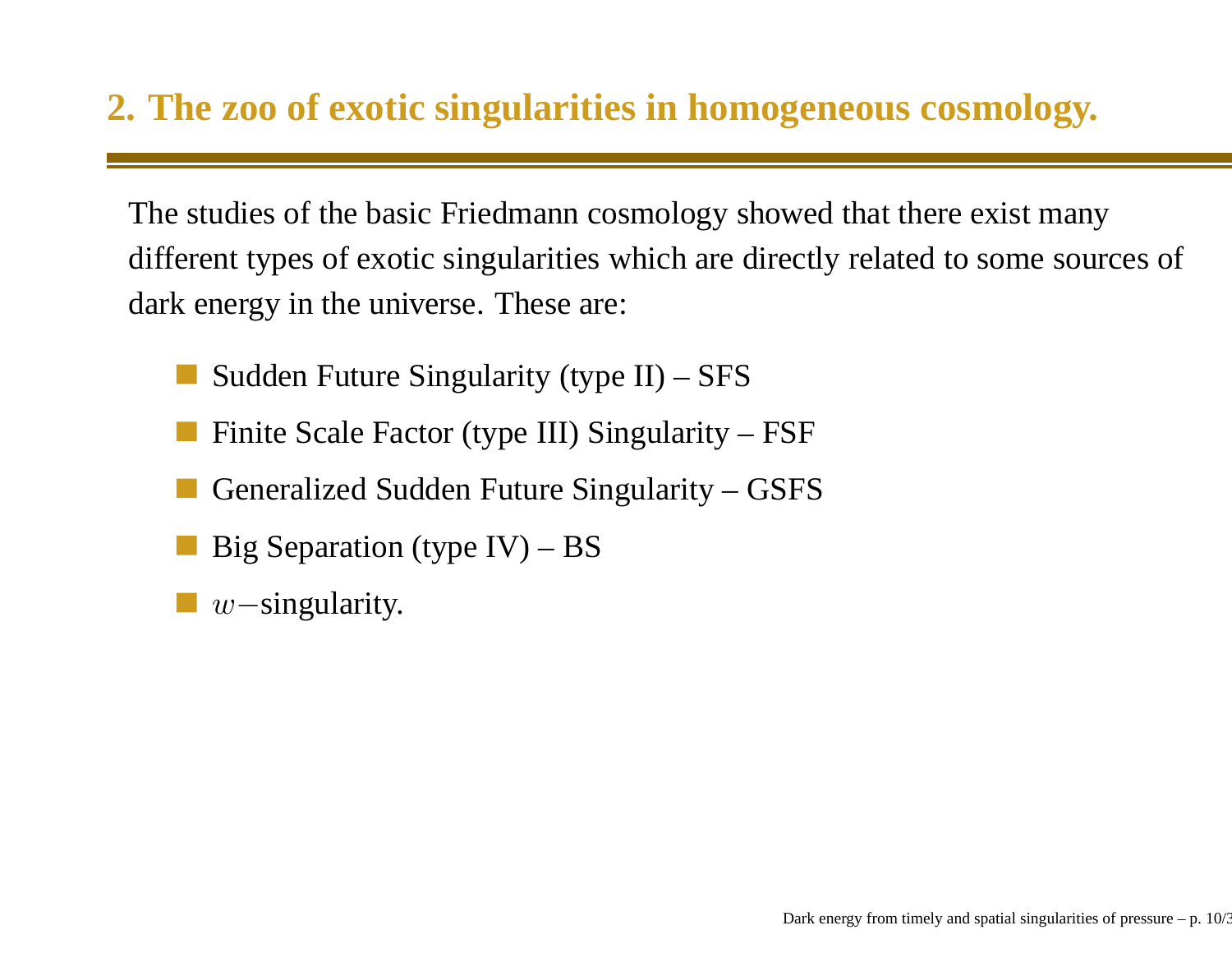## **Sudden Future Singularity (type II) as an exotic singularity.**

It is "exotic" in the sense that:

it manifests as a singularity of pressure (or  $\ddot{a}$ ) only

it leads to the dominant energy condition violation only

The hint (Barrow '04):

## **release the assumption about the imposition of an equation of state**

 $p\neq p(\varrho),\quad \text{ no analytic form of this relation is given}$ 

Choose <sup>a</sup> special form of the scale factor (may be motivated in fundamental cosmologies) as:

$$
a(t) = a_s [\delta + (1 - \delta) y^m - \delta (1 - y)^n], \quad y \equiv \frac{t}{t_s}
$$
 (6)

where  $a_s \equiv a(t_s) = \text{const.}$  and  $\delta, m, n = \text{const.}$ Obviously, for  $t = 0$  one has a Big-Bang singularity. (5)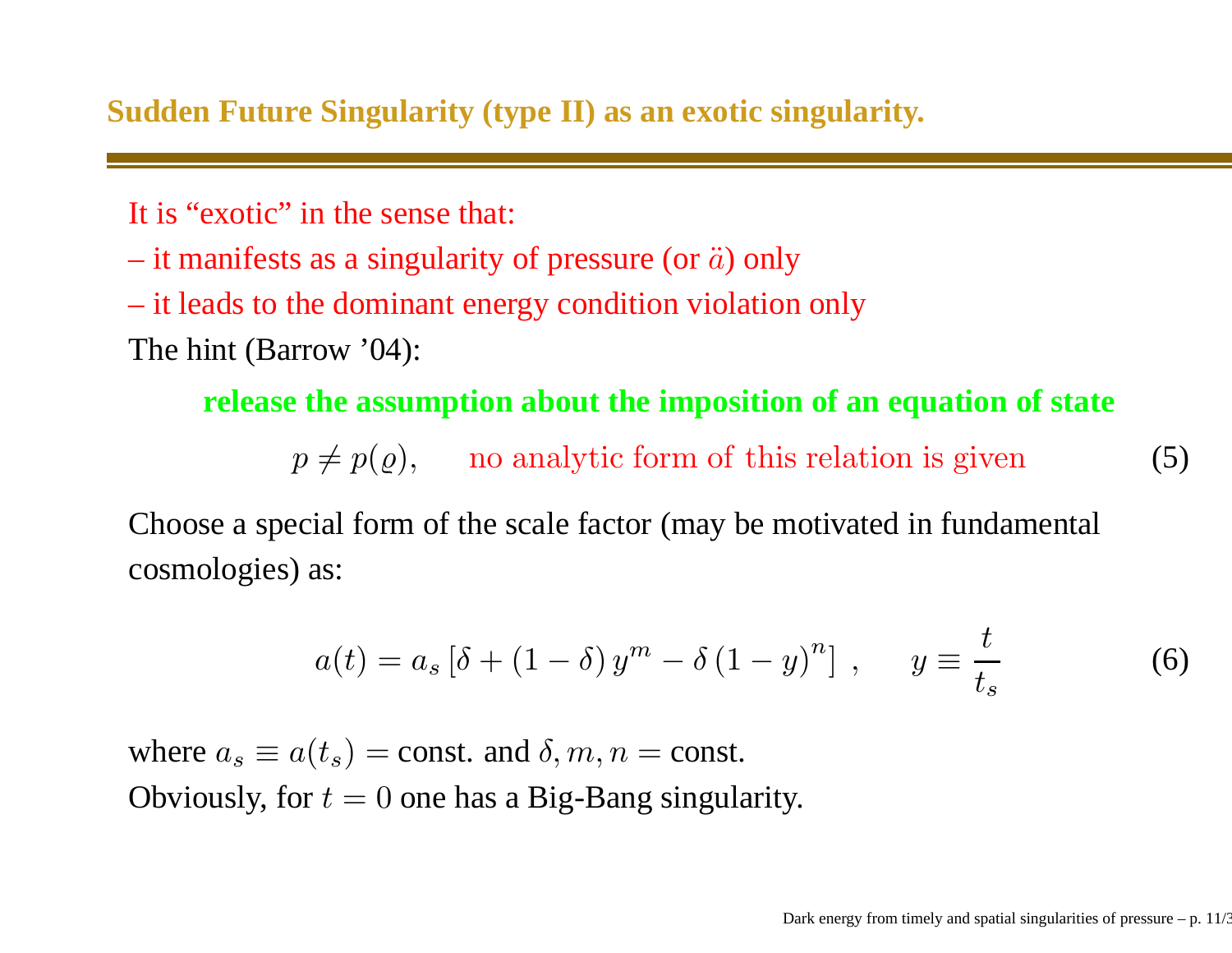There is a Big-Bang at  $t=0$  and a pressure singularity on a hypersurface

 $t = t_s$ ?

$$
\dot{a} = a_s \left[ \frac{m}{t_s} (1 - \delta) y^{m-1} + \delta \frac{n}{t_s} (1 - y)^{n-1} \right],
$$
\n
$$
\ddot{a} = \frac{a_s}{t_s^2} \left[ m (m - 1) (1 - \delta) y^{m-2} - \delta n (n - 1) (1 - y)^{n-2} \right].
$$
\n(8)

If we assume that

$$
1 < n < 2,\tag{9}
$$

then using Einstein equations (38)-(40) we ge<sup>t</sup>

$$
a = \text{const.}, \quad \dot{a} = \text{const.}, \quad \varrho = \text{const.}
$$
  
 $\ddot{a} \rightarrow \mp \infty, \quad p \rightarrow \pm \infty \quad \text{for} \quad t \rightarrow t_s$  (10)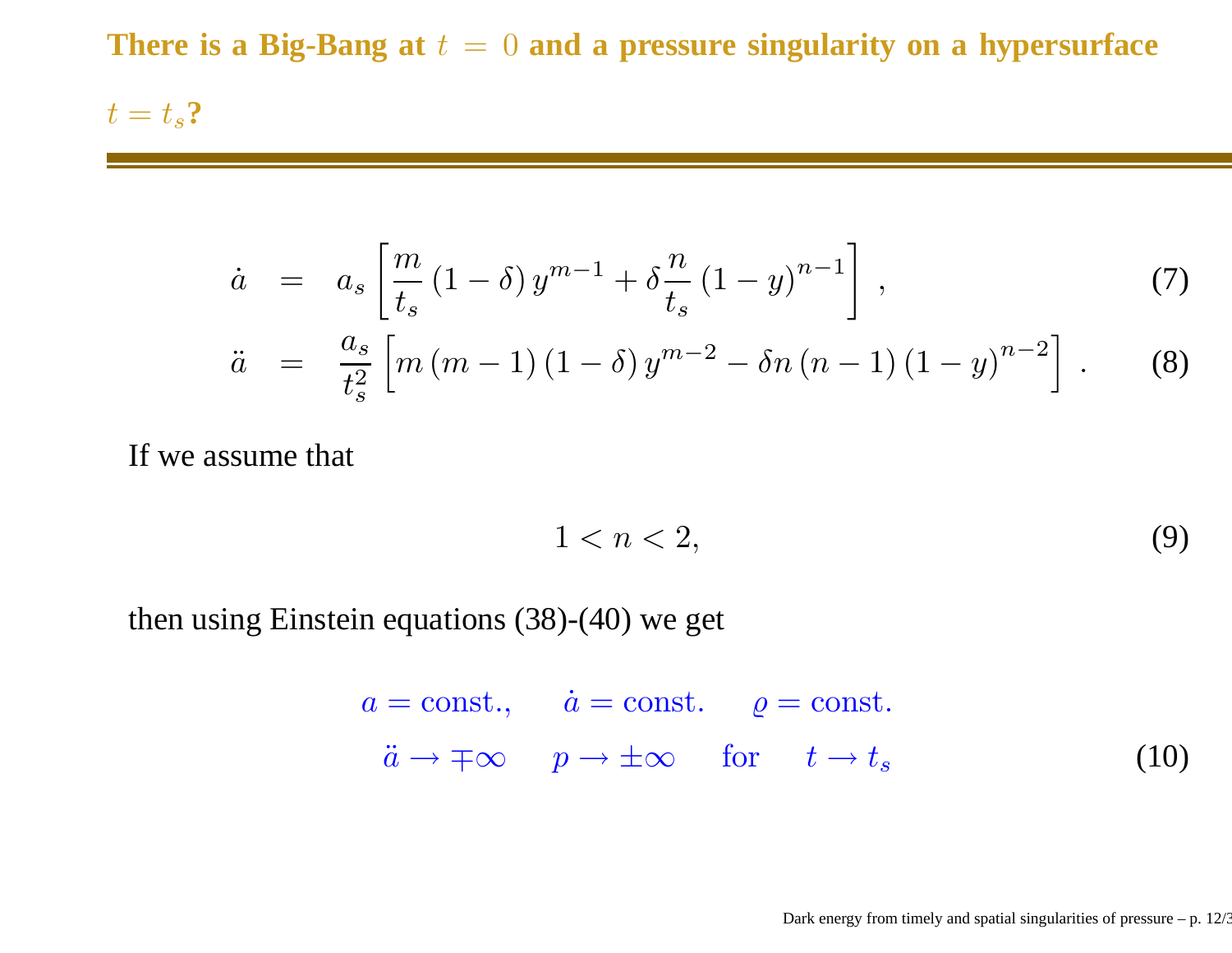Friedmann limit is easily obtained in the limit of "nonstandardicity" parameter $\delta\rightarrow0.$ 

The parameter  $m$  can be taken to be just a form of the  $w$  parameter present in the barotropic equation of state:

$$
-0 < m \leq 1
$$
 when  $w \geq -1/3$  (standard matter);  $-m > 1$  when  $-1 < w < -1/3$  (quintessence);  $-m < 0$  when  $w < -1$  (phantom).

Near to SFS one has

$$
a_{SFS} = a_s [1 - \delta (1 - y)^n], \qquad (11)
$$

and  $n$  plays the role in making a pressure blow-up.

Important point:

Unless we take  $m > 1$  or  $m < 0$  as an independent source of energy, acceleration is possible only for  $\delta < 0!$ 

**We will call it pressure-driven dark energy (whatever it is!).**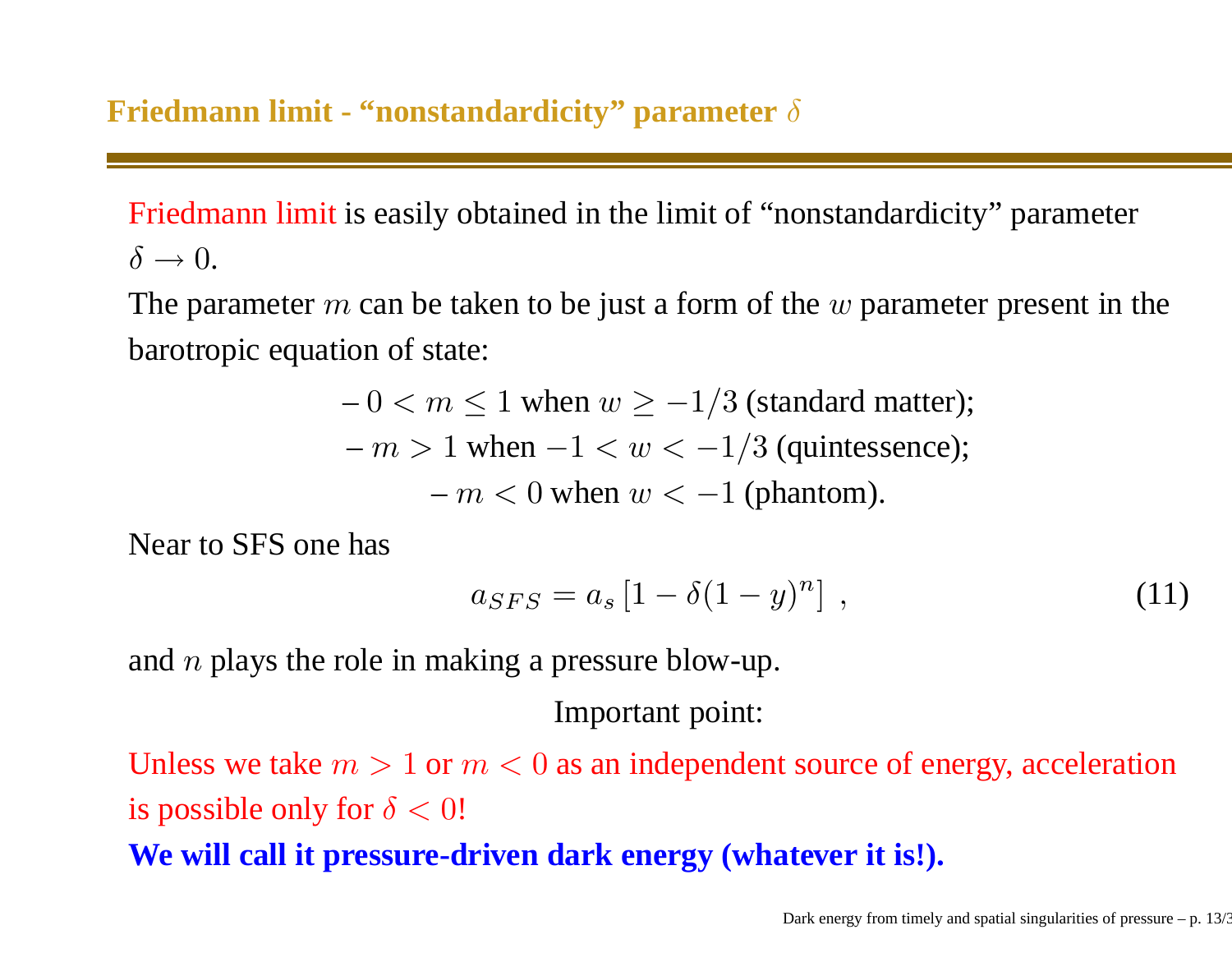SFS are determined by <sup>a</sup> blow-up of the Riemann tensor and its derivatives Geodesics do not feel SFS at all, since geodesic equations are not singular for $a_s = a(t_s) = \text{const.}$  (Fernandez-Jambrina, Lazkoz PRD 74, 064030 (2006) ((gr-qc/0607073))

$$
\left(\frac{dt}{d\tau}\right)^2 = A + \frac{P^2 + KL^2}{a^2(t)},\tag{12}
$$

$$
\frac{dr}{d\tau} = \frac{P_1 \cos \phi + P_2 \sin \phi}{a^2(t)} \sqrt{1 - Kr^2},\tag{13}
$$

$$
\frac{d\phi}{d\tau} = \frac{L}{a^2(t)r^2} \,. \tag{14}
$$

Geodesic deviation equation

$$
\frac{D^2 n^{\alpha}}{d\lambda^2} + R^{\alpha}_{\ \beta\gamma\delta} u^{\beta} n^{\gamma} u^{\delta} = 0 , \qquad (15)
$$

feels SFS since at  $t$  $= t$  $t_s$  we have the Riemann tensor  $R^{\alpha}_{\text{\tiny{max}}}$ Bark energy from timely and spatial singularities of pressure – p. 14/3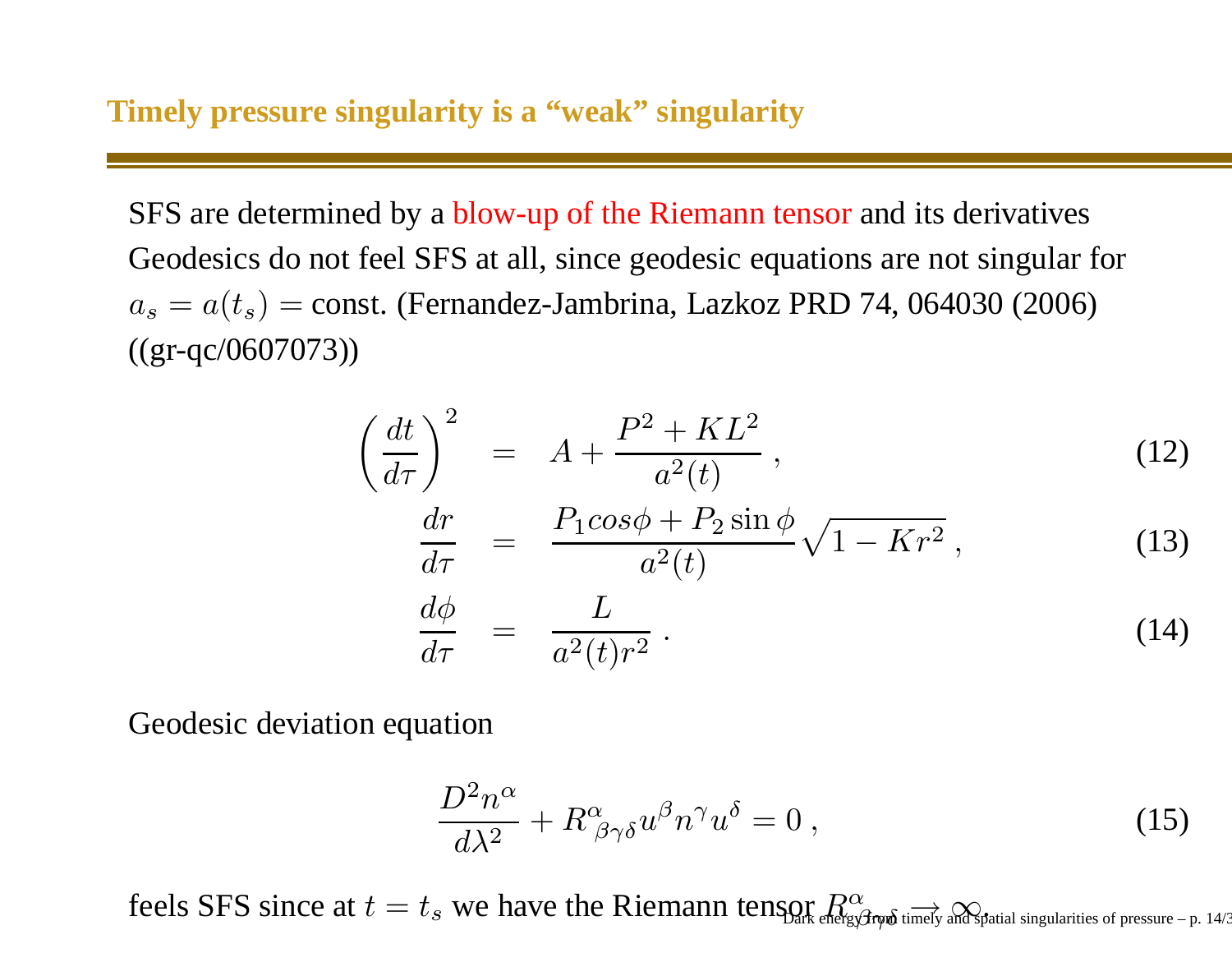## **No geodesic incompletness.**

- No geodesic incompletness ( $a =$  const. and r.h.s. of geodesic eqs. do not diverge)  $\Rightarrow$  SFS are not the final state of the universe
- **Point particles do not even see SFS while extended objects may suffer** instantaneous infinite tidal forces but still may not be crushed.
- They are weak curvature singularities i.e. in-falling observers or detectors are not destroyed by tidal forces:
- Tipler's (Phys. Lett. A64, 8 (1977)) definition (of <sup>a</sup> weak singularity): $\int_0^\tau d\tau' \int_0^{\tau'}$  $\int_0^\tau\,d\tau''R_{ab}u^au^b$ does not diverge on the approach to a singularity at  $\tau=\tau_s$
- Królak's (CQG 3, 267 (1988)) definition (of a weak singularity):  $\int_0^{\tau} d\tau' R_{ab} u^a u^b$ does not diverge on the approach to a singularity at  $\tau=\tau_s$
- A singularity may be weak acc. to Tipler, but strong according to Królak
- Conclusion: <sup>a</sup> Big-Rip and an SFS are of different nature.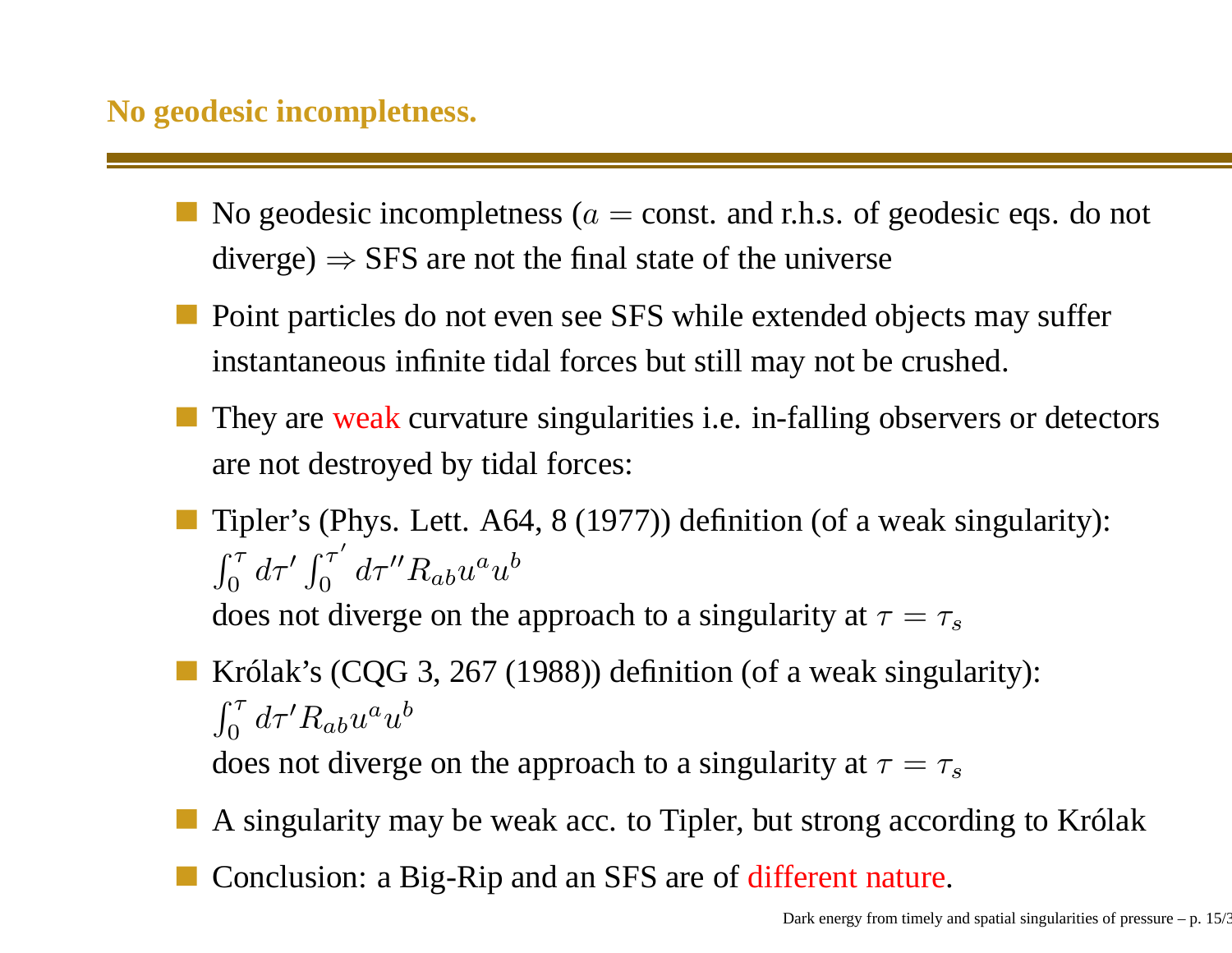Type III singularities (Nojiri et al. PRD 71, 063004 (2005)) which we will call Finite Scale Factor singularities are characterized by the following conditions:

$$
a = a_s = \text{const.}, \, \varrho, \dot{a}_s \to \infty, \, |p|, \ddot{a}_s \to \infty
$$

 The simplest way to ge<sup>t</sup> them is to apply the scale factor as given previously forSFS, i.e.,

$$
a(t) = a_s [\delta + (1 - \delta) y^m - \delta (1 - y)^n], \quad y \equiv \frac{t}{t_s}
$$
 (16)

where  $a_f \equiv a(t_f) = \text{const.}$  and  $\delta, A, m, n = \text{const.}$ , but with the range of parameter  $n$  changed from  $1 < n < 2$  into

# <span id="page-15-0"></span> $0 < n < 1$

FSF singularities are weak according to Tipler's definition, but strong according to Królak's.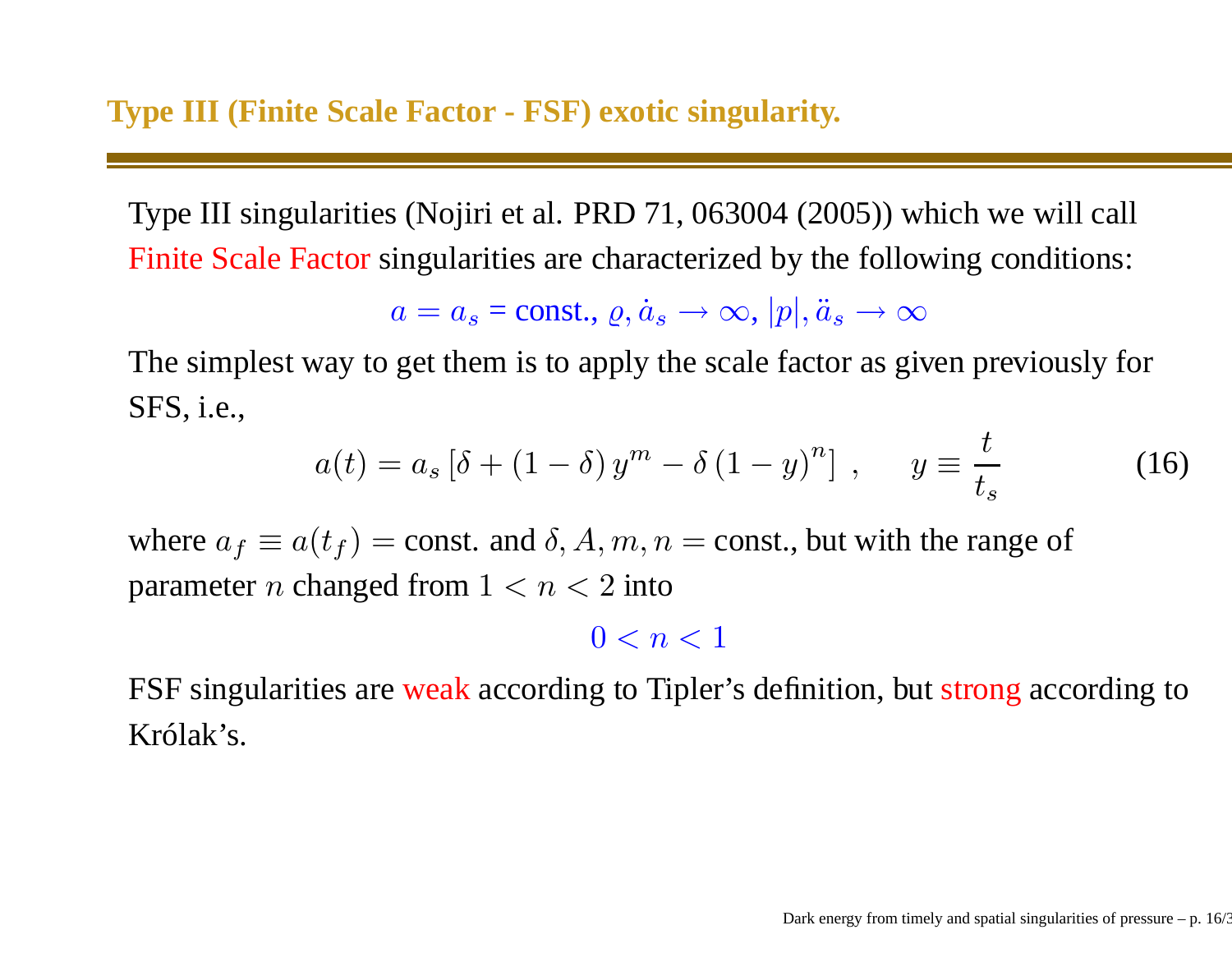Sudden future singularities may be generalized to GSFS. Take a general scale factor time derivative of an order  $r\colon$ 

$$
a^{(r)} = a_s \left[ \frac{m(m-1)...(m-r+1)}{t_s^r} (1-\delta) y^{m-r} + (-1)^{r-1} \delta \frac{n(n-1)...(n-r+1)}{t_s^r} (1-y)^{n-r} \right], \quad (17)
$$

Choosing (Barrow '04, Lake '04)  $r-1 < n < r$ , for any integer  $r$  we have a singularity in the scale factor derivative  $a^{(r)}$ , and consequently in the appropriate pressure derivative  $p^{(r-2)}$ .

Note that it fullfils all the energy conditions for any  $r\geq 3!!!$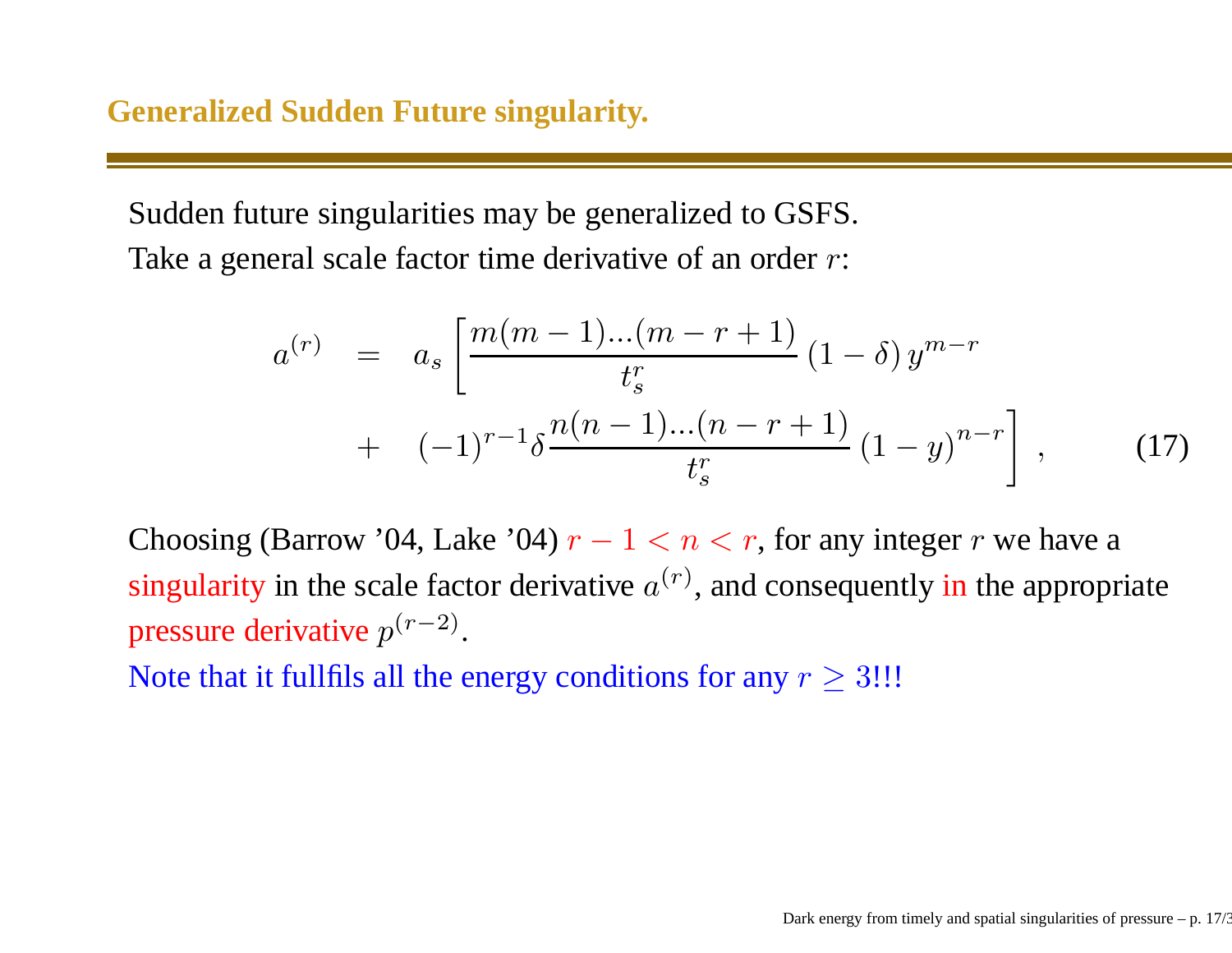Type IV singularity according to Nojiri et al. '05 is when:

$$
a = a_s = \text{const.}, \, \rho \to 0, \, p \to 0, \, \dddot{a}, \ddot{H} \to \infty \text{ etc.}
$$

and so it is similar to Generalized Sudden Future singularity with only <mark>one</mark> exception: it also gives the divergence of the barotropic index in the barotropicequation of state

$$
p(t) = w(t)\varrho(t)
$$

i.e.,

 $w(t) \rightarrow \infty$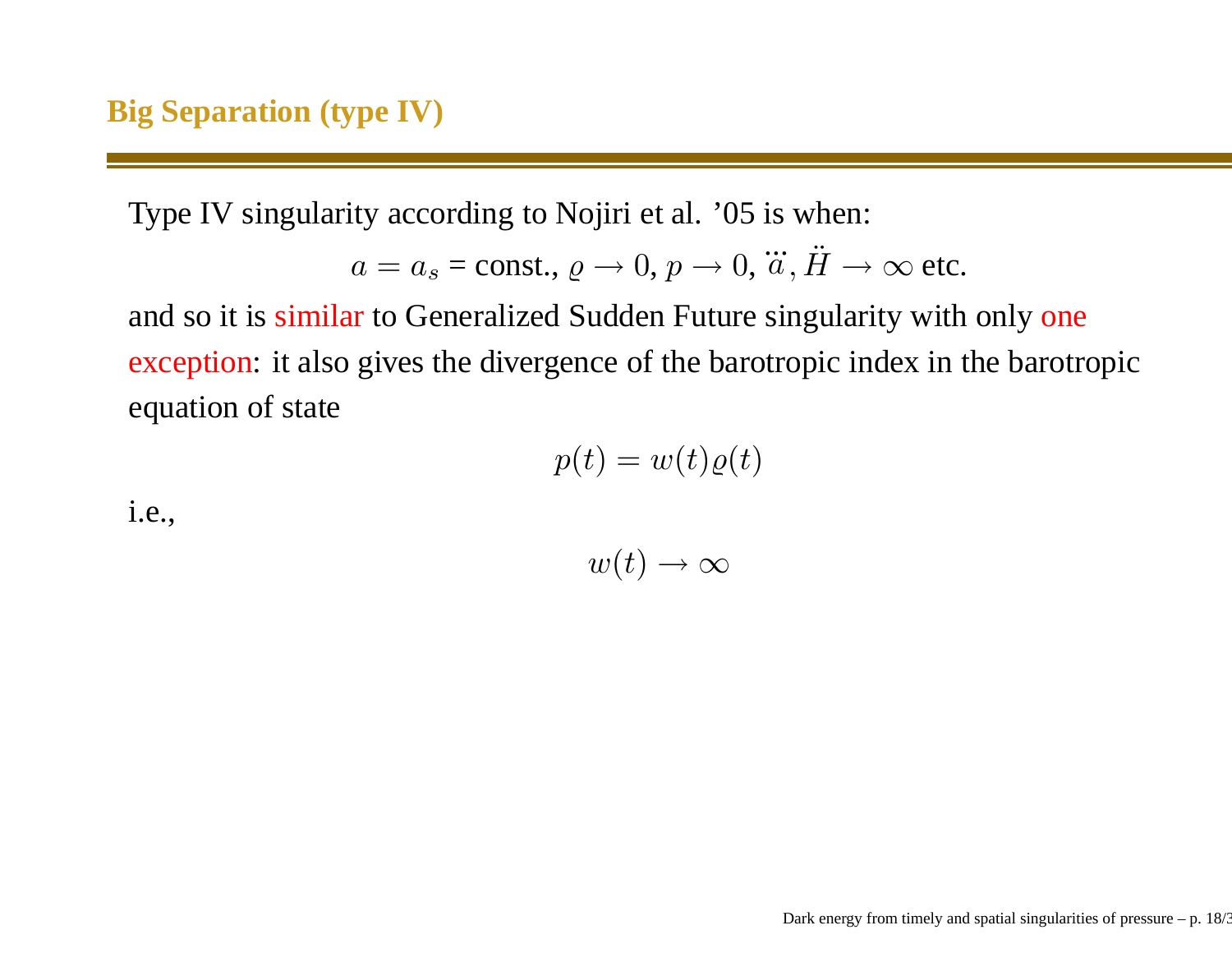Another exotic is a  $w$ −singularity only (without the divergence of the higher-derivatives of the scale factor). (Apparently, it appears in physical theoriessuch as  $f(R)$  gravity (Starobinsky '80), scalar field gravity (Setare, Saridakis '09, and brane gravity Sahni, Shtanov '05)). We choose

$$
a(t) = A + B\left(\frac{t}{t_s}\right)^{\frac{2}{3\gamma}} + C\left(D - \frac{t}{t_s}\right)^n,
$$
\n(18)

where  $A, B, C, D, \gamma, n$ , and  $t_s$  are constants and impose the conditions:

$$
a(0) = 0, \ a(t_s) = const. \equiv a_s, \ \dot{a}(t_s) = 0, \ \ddot{a}(t_s) = 0 \,, \tag{19}
$$

which finally leads to the following form of the scale factor: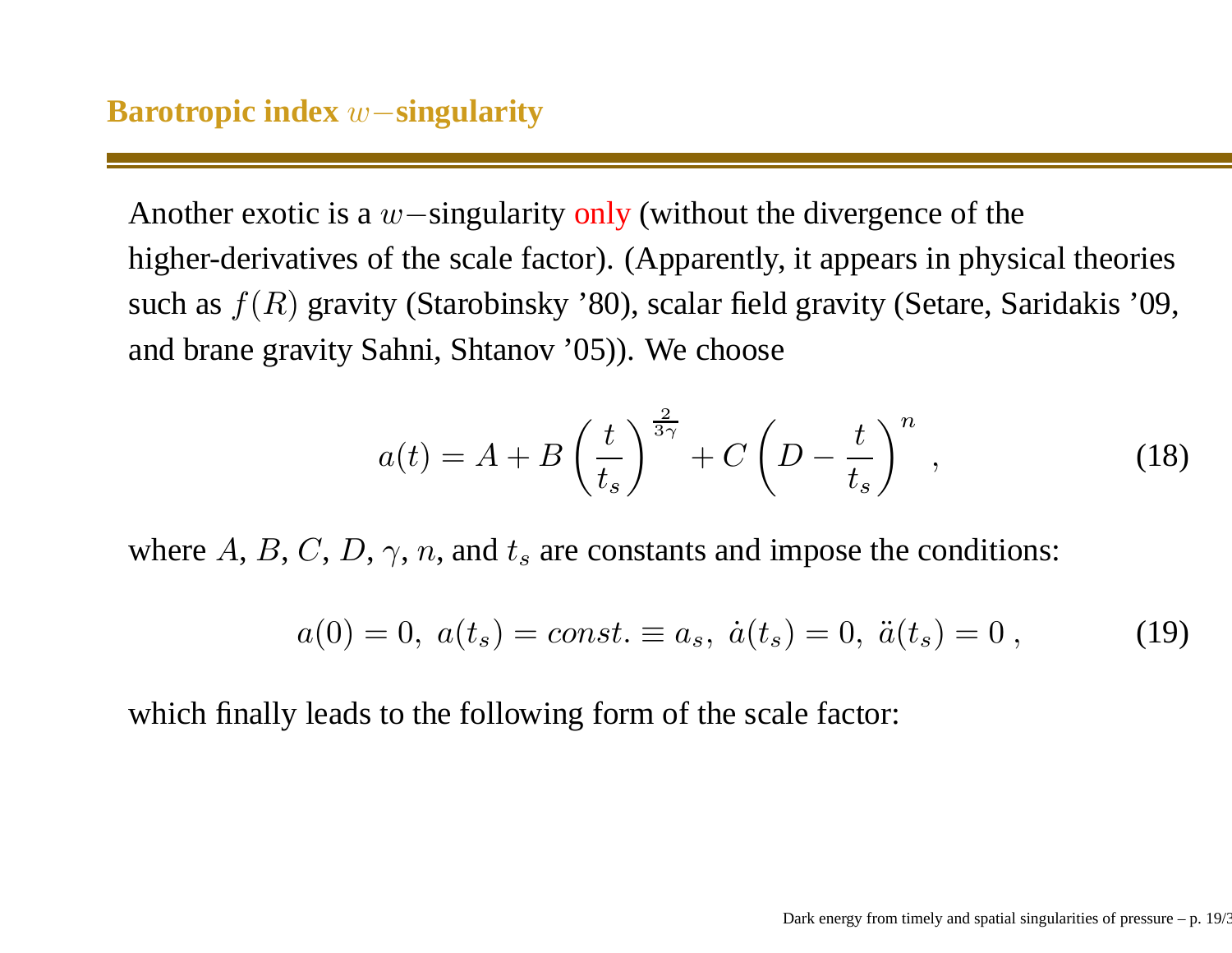# <sup>w</sup>−**singularity**

$$
a(t) = \frac{a_s}{1 - \frac{3\gamma}{2} \left(\frac{n-1}{n-\frac{2}{3\gamma}}\right)^{n-1}} + \frac{1 - \frac{2}{3\gamma}}{n - \frac{2}{3\gamma}} \frac{n a_s}{1 - \frac{2}{3\gamma} \left(\frac{n-\frac{2}{3\gamma}}{n-1}\right)^{n-1}} \left(\frac{t}{t_s}\right)^{\frac{2}{3\gamma}} + \frac{a_s}{\frac{3\gamma}{2} \left(\frac{n-1}{n-\frac{2}{3\gamma}}\right)^{n-1} - 1} \left(1 - \frac{1 - \frac{2}{3\gamma}}{n - \frac{2}{3\gamma}} \frac{t}{t_s}\right)^n , \tag{20}
$$

with the admissible values of the parameters:  $\gamma > 0$  and  $n \neq 1$ .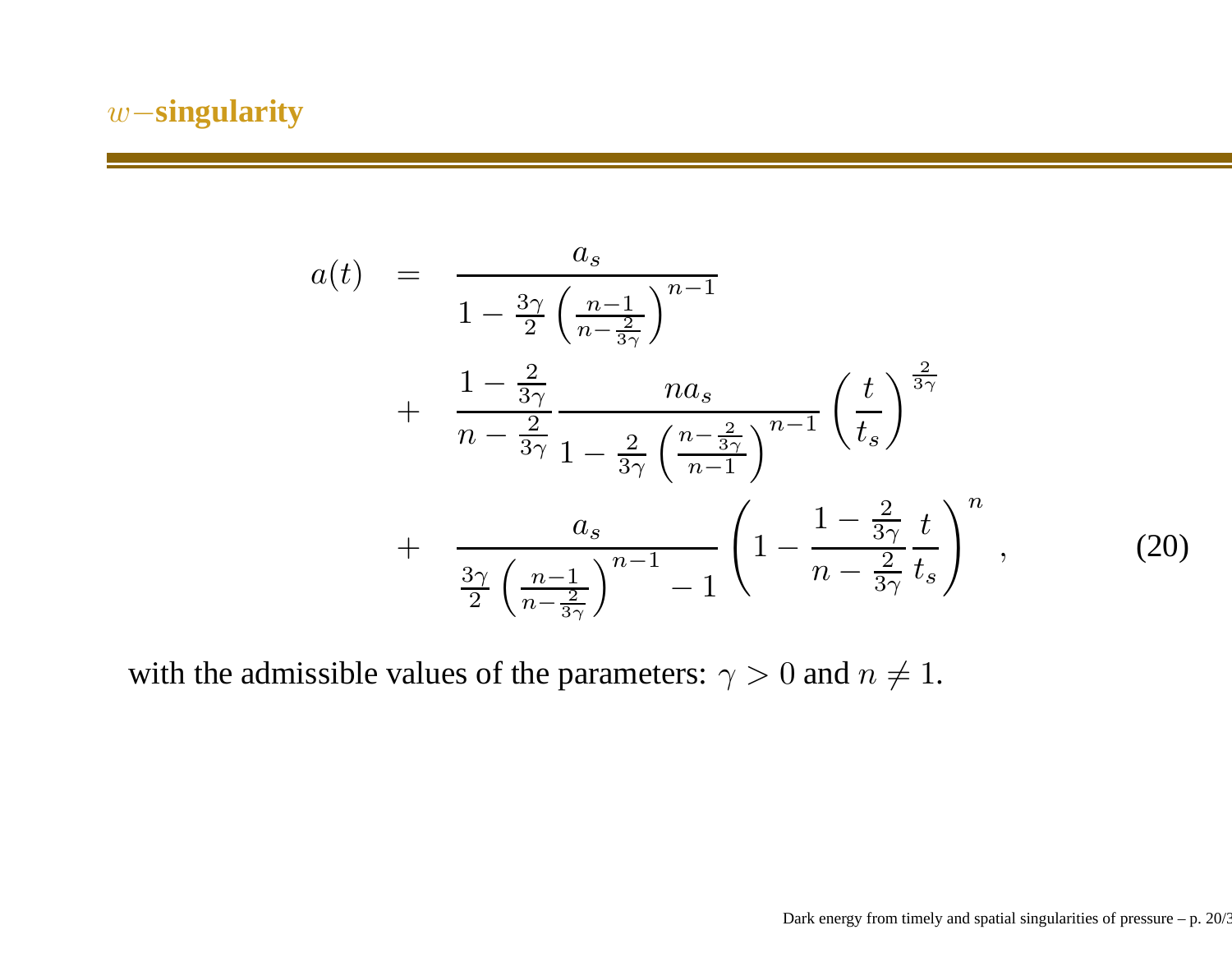<sup>w</sup>−**duality**

We have <sup>a</sup> blow-up of the effective barotropic index, i.e.,

$$
w(t_s) = \frac{c^2}{3} [2q(t_s) - 1] \to \infty , \qquad (21)
$$

accompanied by

$$
p(t_s) \to 0; \quad \varrho(t_s) \to 0. \tag{22}
$$

There is an amazing duality between the  $\operatorname{Big-Bang}$  and the  $w$ -singularity in the form

$$
p_{BB} \leftrightarrow \frac{1}{p_w}, \quad \varrho_{BB} \leftrightarrow \frac{1}{\varrho_w}, \quad w_{BB} \leftrightarrow \frac{1}{w_w} \quad . \tag{23}
$$

In other words:

$$
p_{BB} \to \infty; \, \varrho_{BB} \to \infty; \, w_{BB} \to 0; \, a_{BB} \to 0
$$
  

$$
p_w \to 0; \, \varrho_w \to 0; \, w_w \to \infty; \, a_w \to a_s = \text{const.}
$$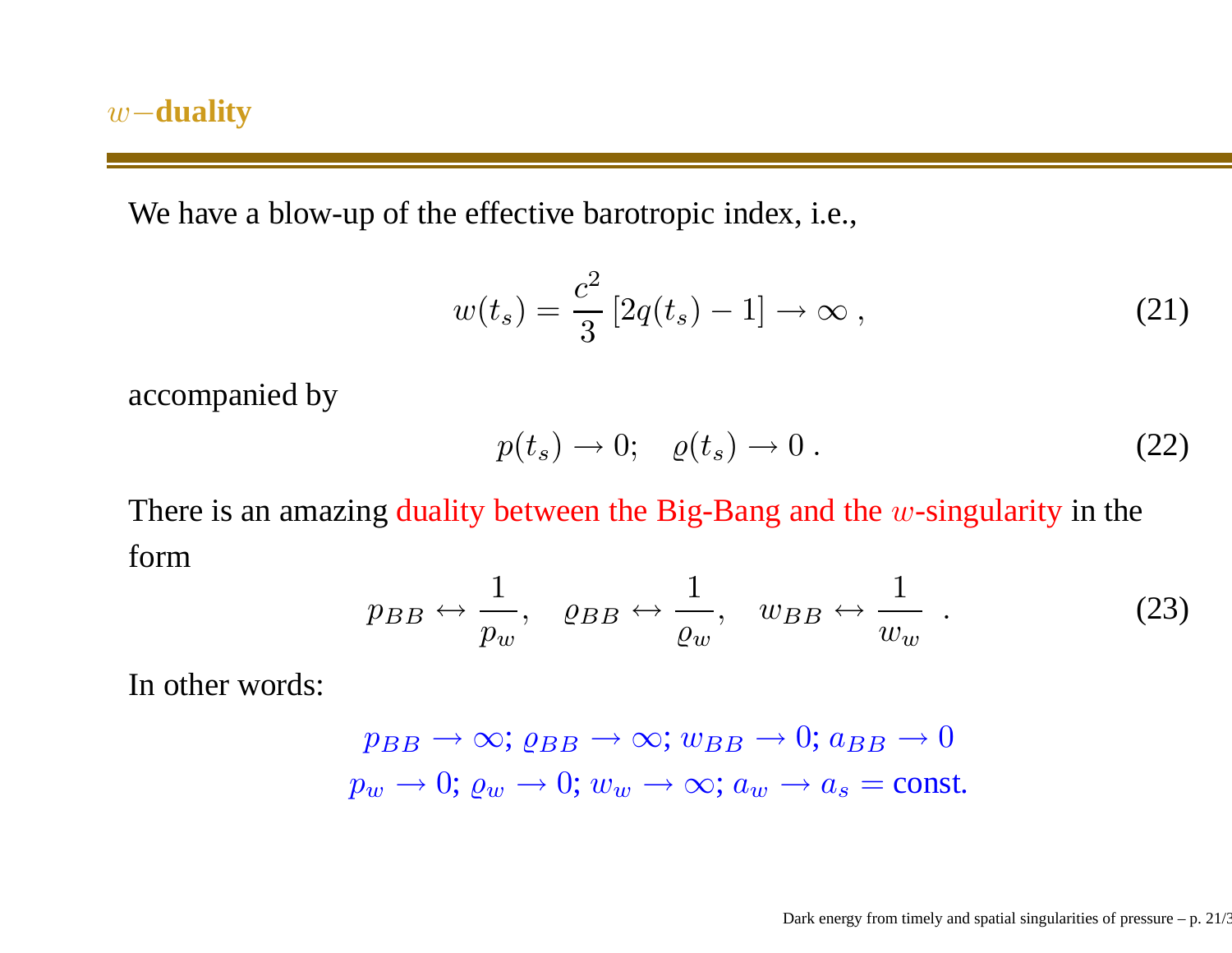<sup>w</sup>−**duality**





Dark energy from timely and spatial singularities of pressure  $-$  p. 22/3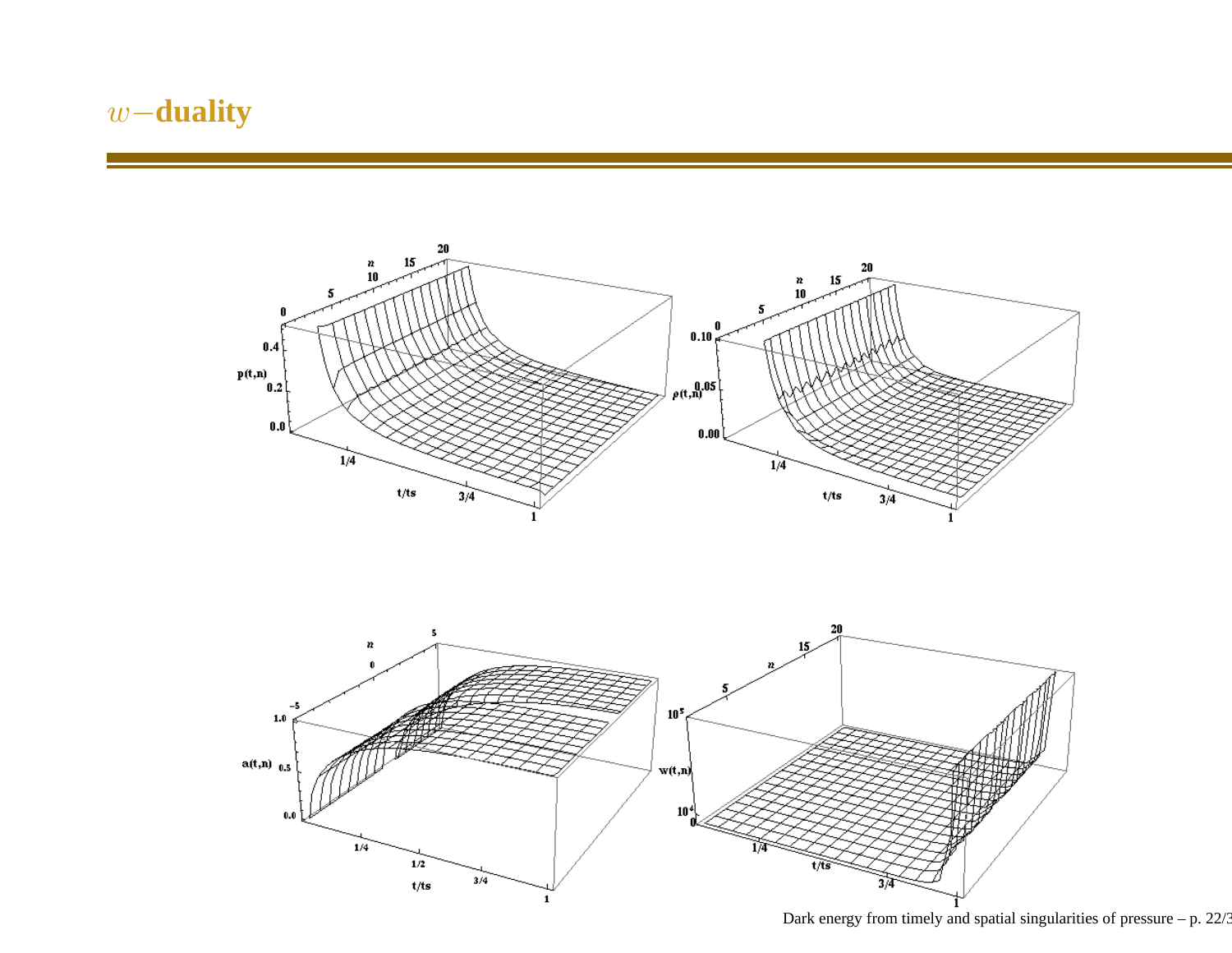# **3. Dark energy from timely singularities of pressure.**

- Though not exemplified explicitly so far, it is the fact that there is usuallysome fundamental <sup>p</sup>hysical theory (scalar field, higher-order, string, brane, LQC) which can be related to the models with exotic singularities.
- In other words, the evidence for <mark>an exotic</mark> singularity may be attached to some form of matter which gives current acceleration of the universe andmakes <sup>a</sup> candidate for the dark energy.
- The best studied models are of course phantom models which still are within the range of observational limit.
- However, we will show that some other models (in particular SFS models) can play <sup>a</sup> good candidate for the dark energy, too.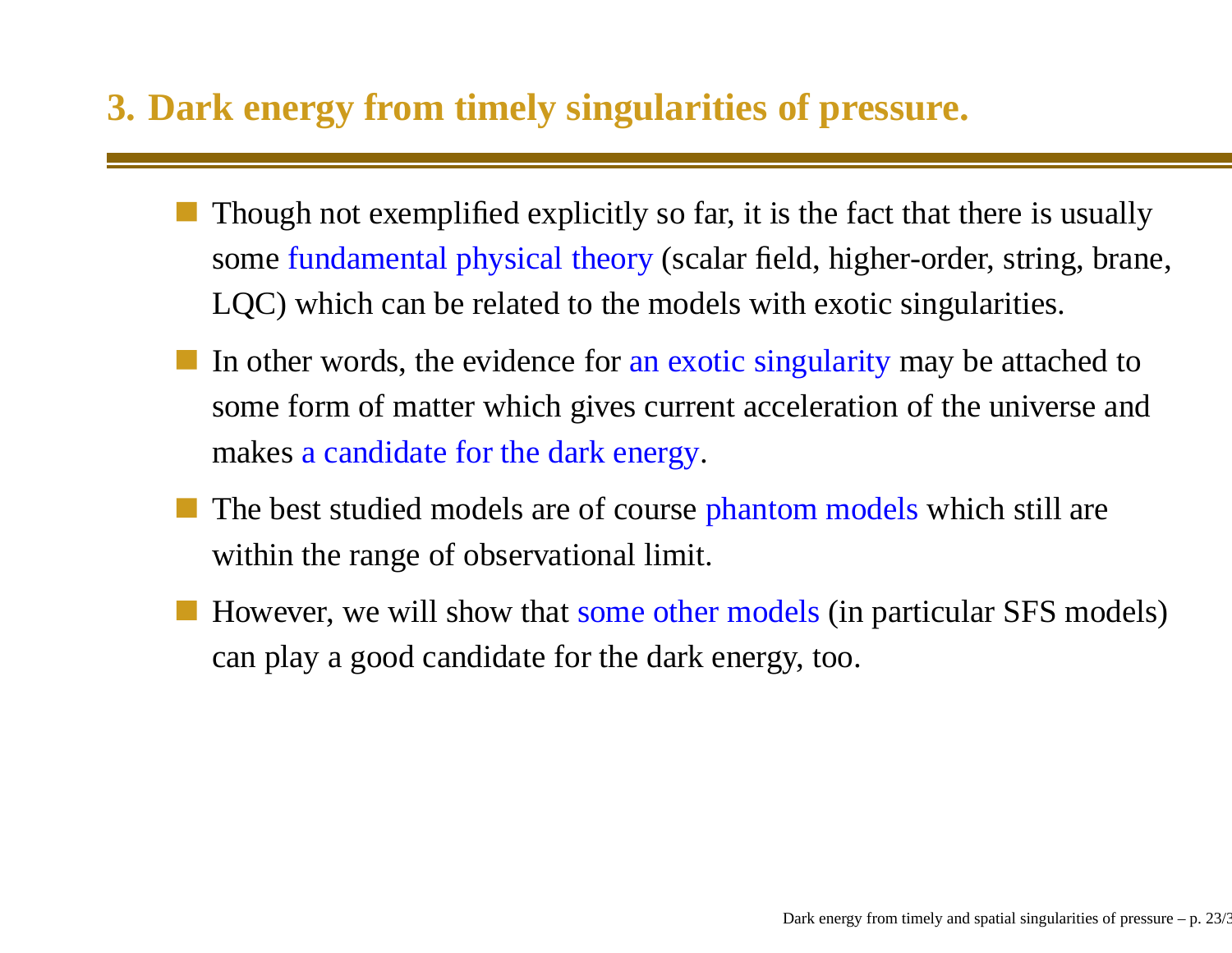# **Timely pressure dark energy versus**Λ**-term dark energy (concordance cos-**

## **mology - CC)**



Distance modulus  $\mu_L = m - M$  for the CC model  $(H_0 = 72 \text{km s}^{-1} \text{Mpc}^{-1})$  $\Omega_{m0}=0.26,$   $\Omega_{\Lambda0}=0.74$ ) (dashed curve) and SFS model , $(m = 2/3, n = 1.9999, \delta = -$  are for the 'Gold' data and filled circles are for SNLS data.  $0.471, y_0 = 0.99936$ ) (solid curve). Open circles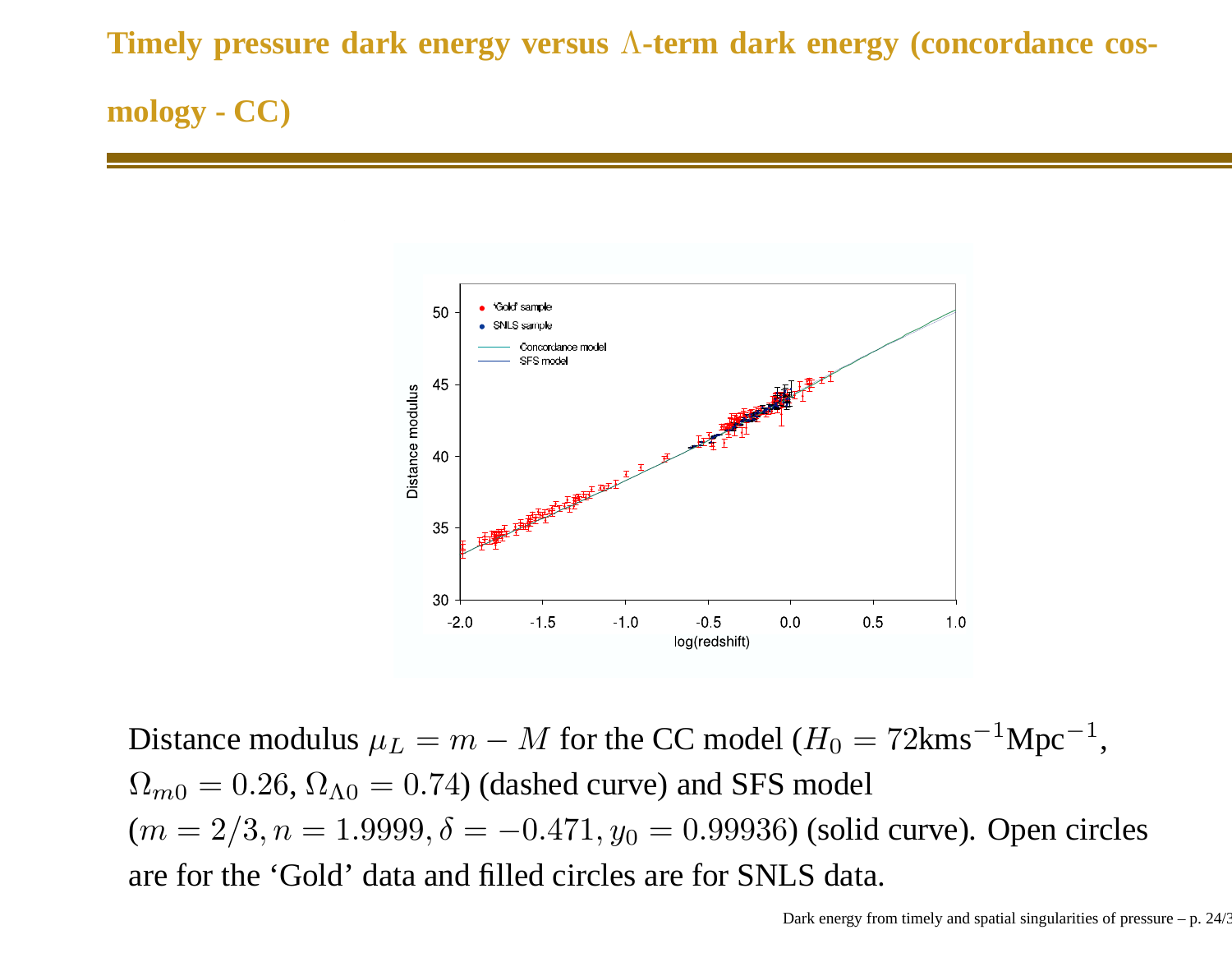Surprising remark:

If the age of the SFS model is equal to the age of the CC model, i.e.  $t_0 = 13.6$ Gyr, one finds that **an SFS is possible in only 8.7 million years!!!**.

- In this context it is no wonder that the singularities were termed "sudden".
- It was checked that GSFS (generalized SFS no energy conditionsviolation) are always more distant in future. That means the strongest of SFS type singularities is more likely to become reality.
- A practical tool to recognize them well in advance is to measure possible large values of statefinders (deceleration parameter, jerk, snap etc.)!

Interesting point: SFS <sup>p</sup>lague loop quantum cosmology! - see Wands et al. PRL'08 ;arXiv: 0808.0190.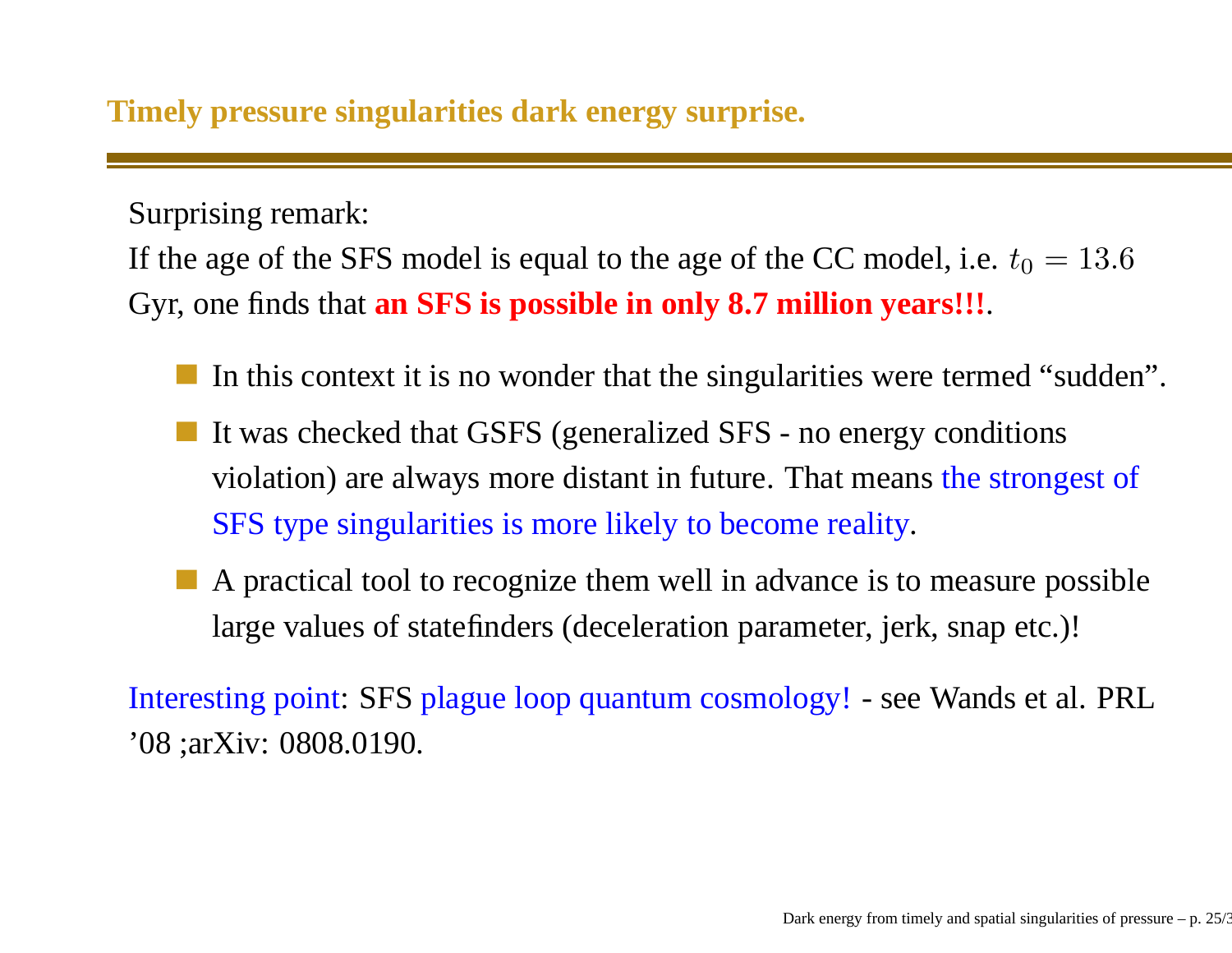SFS with  $a = a_b = \text{const.}$ ,  $\dot{a} = 0$  ( $\varrho \to 0$ ), and  $\ddot{a} \to -\infty$  ( $p \to \infty$ ) were also termed Big-Brake (Gorini, Kamenschchik et al. PRD 69 (2004), 123512). Theyfulfill an anti-Chaplygin gas equation of state of the form

$$
p = \frac{A}{\varrho} \qquad A = \text{const.} \tag{24}
$$

They were studied in the context of the tachyon cosmology by Gergely, Kereszteset al. (0901.2292).

However, due to the imposition of different values of parameters which are givenby tachyon constraints (plus anti-Chaplygin gas constraints) t<mark>he closes</mark>t singularity in their model appears

- 1 Gyr in future
- and the furthest even 44 Gyr in future.

Despite, they of course can serve as <sup>a</sup> source of dark energy.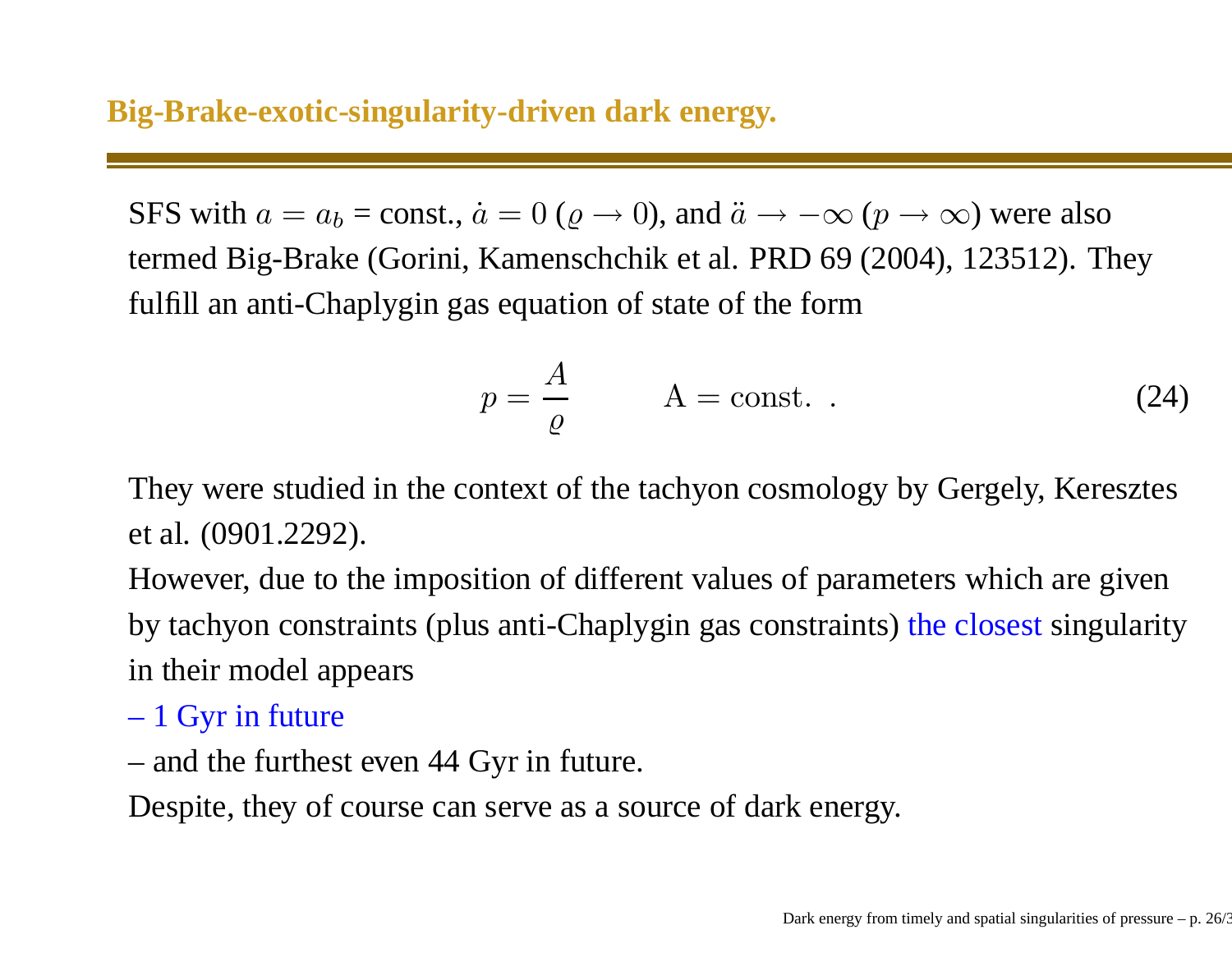## **FSF (type III) v. supernovae**



We have preliminary found (MPD, Denkiewicz - in progress) that even the type III (Finite Scale Factor) singularity can be closer than this, i.e.

 $t_s - t_0 \approx 0.3 Gyrs$  (about 30 times larger than the time to an SFS) with the choice of parameters to be:

$$
\ddot{a} > 0 \text{ for } \delta > 0:
$$
  

$$
n = 0.87558; \delta = 0.53938; t_0 = 15.29571 \text{ Gyrs}
$$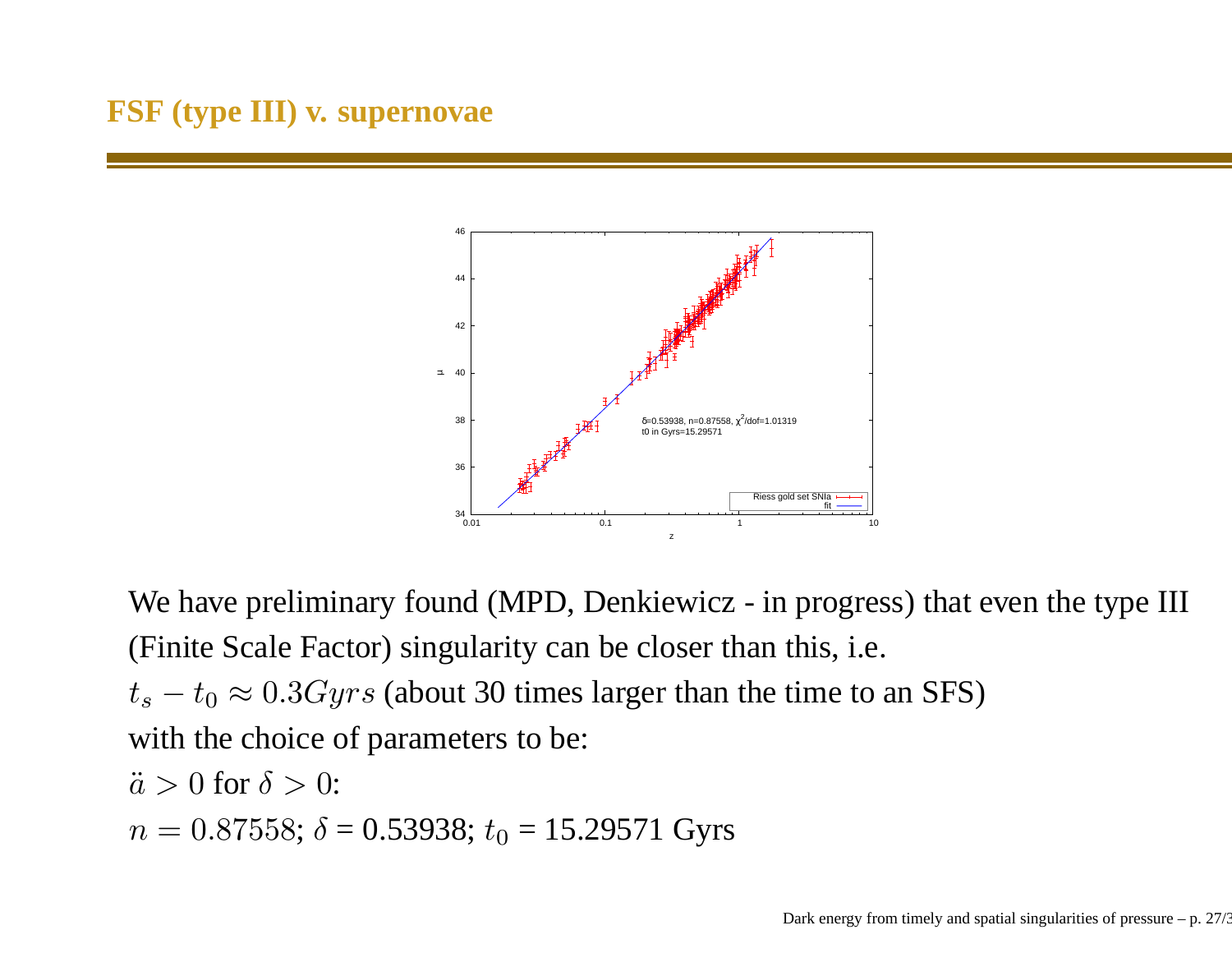# **4. Singularities in inhomogeneous cosmology.**

Inhomogeneous cosmology - is there <sup>a</sup> center of the Universe?

- Observations we made are from one point in the Universe and extend onlyonto the pas<sup>t</sup> light cone.
- Even CMB we observe from one point this proves isotropy, but not necessarily homogeneity (isotropy with respec<sup>t</sup> to any point in theUniverse).
- Suppose we have an inhomogeneous model of the Universe with the same (small) number of parameters as <sup>a</sup> homogeneous dark energy model andthey both fit observations very well.
- Could we differentiate between these two models (some tests have beenproposed recently but they are not very efficient - see later).
- The simplest models of this type are the models with only one or two parameters which are spherically symmetric (isotropic with respec<sup>t</sup> to only one point).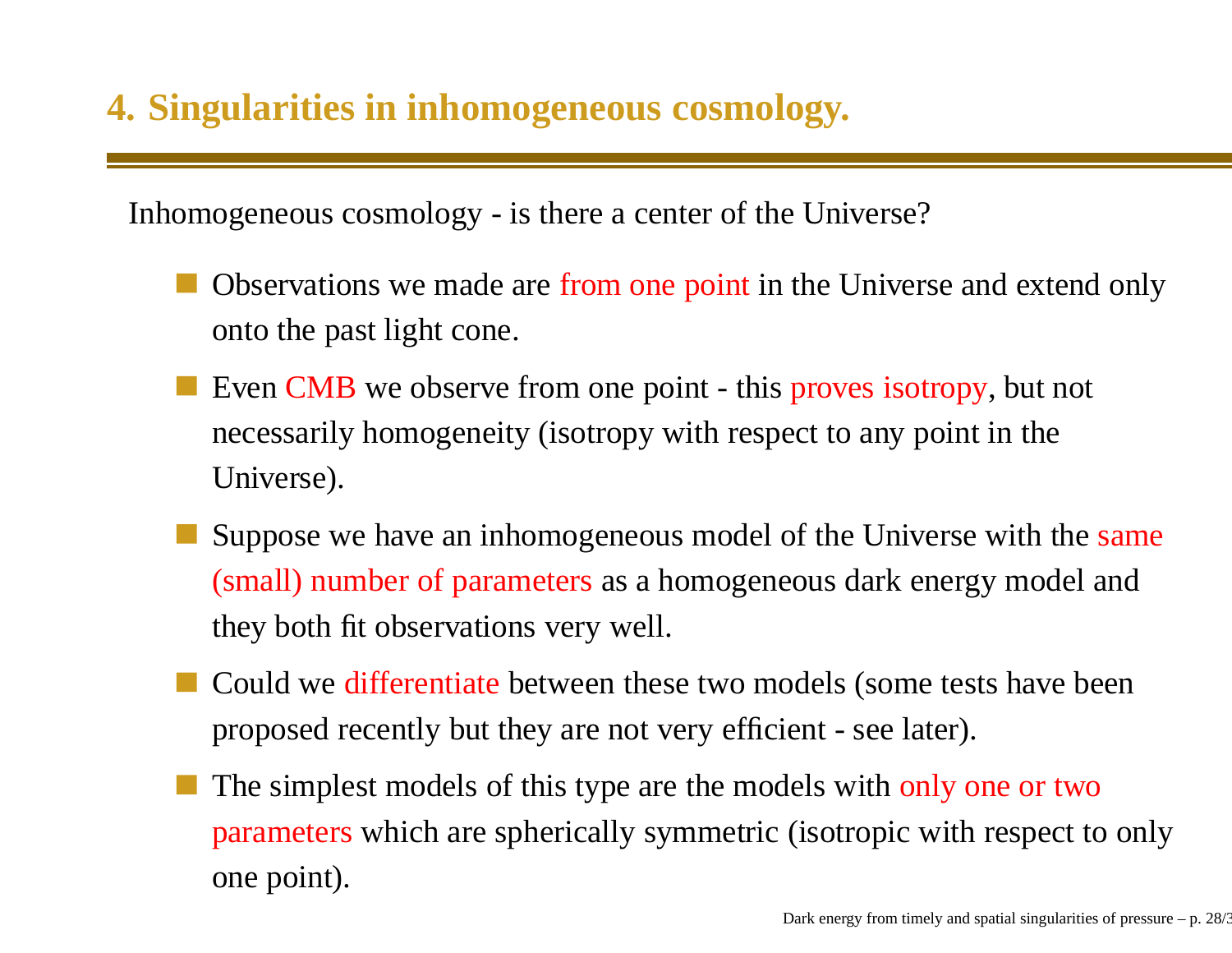## **Center of the Universe?**

- There are only two complementary models of the spherically symmetric Universe which can be tested against homogeneous dark energy models.
- These are the inhomogeneous density (dust shells) Lemaître-Tolman-Bondi (LTB) models and inhomogeneous pressure (gradient of pressure shells) Stephani models.
- Apparently, most of the researchers for some reasons investigate the former and only few investigate the latter, though there is no special reason to do so.
- MPD and Hendry (Ap.J. '98) first compared inhomogeneous models (nomatter if density or pressure) of the Universe with observational data fromsupernovae and showed that they can be fitted.
- Despite inhomogeneous density (LTB) models were theoretically exploredbefore (since Lemaître - 1933) only later they were tested observationally(e.g. K. Tomita, prog. Theor. Phys. **106**, 929 (2001); K. Bolejko, astro-ph/0512103).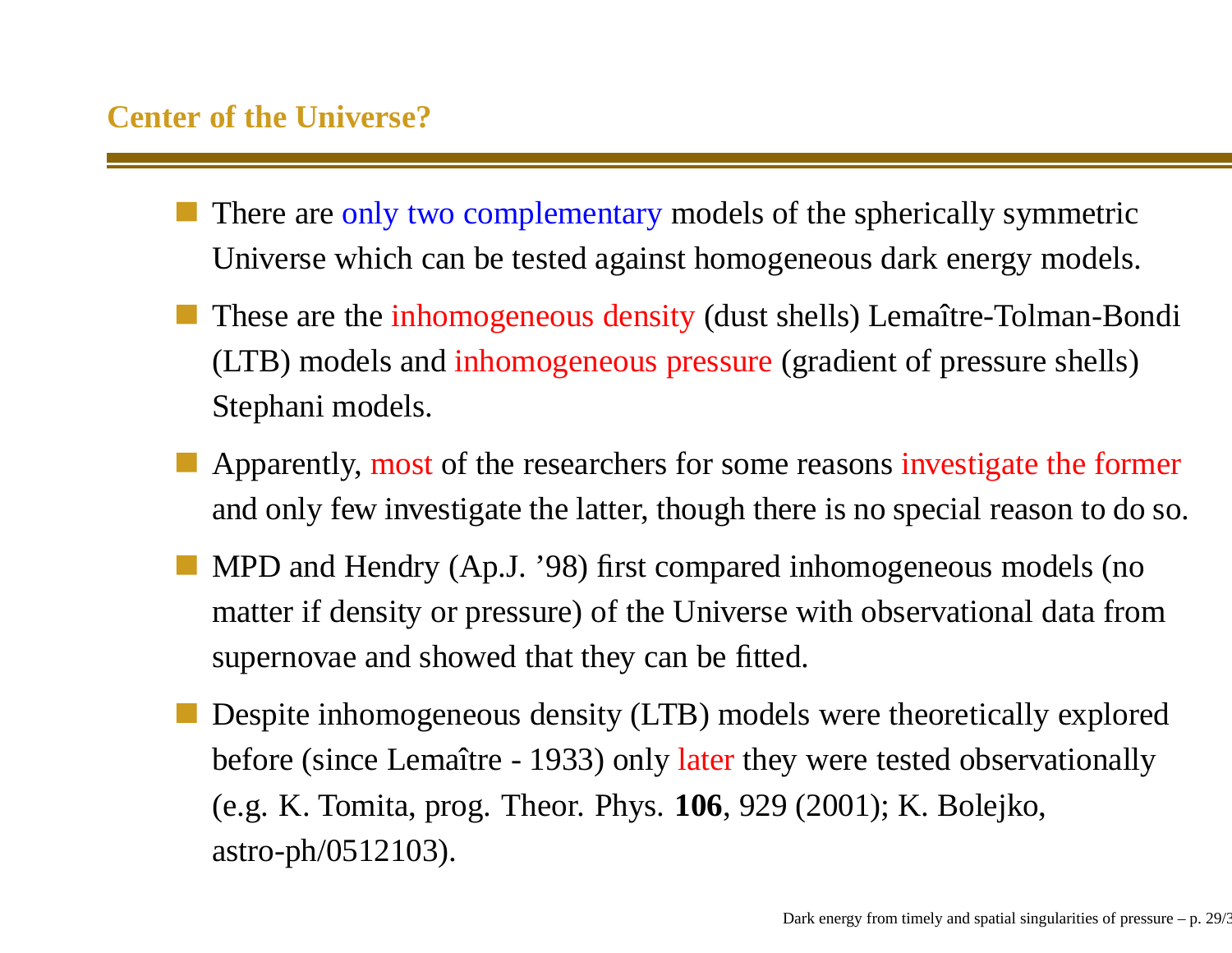# **Complementary models of the spherically symmetric Universe**

I will discuss the advantages of the inhomogeneous pressure models and show that they also may fit observations, so that they are <sup>a</sup> good candidate for explanation ofcosmic acceleration by an inhomogeneity.

In order to make <sup>a</sup> complementary analysis with LTB models the following table proves useful:

|            | pressure   | density                         |
|------------|------------|---------------------------------|
| <b>FRW</b> | $p = p(t)$ | $\rho = \varrho(t)$             |
| <b>LTB</b> | $p = p(t)$ | $\rho = \rho(t,r)$ - nonuniform |

| $p = p(t, r)$ - nonuniform<br>Stephani | $\rho = \varrho(t)$ |  |
|----------------------------------------|---------------------|--|
|----------------------------------------|---------------------|--|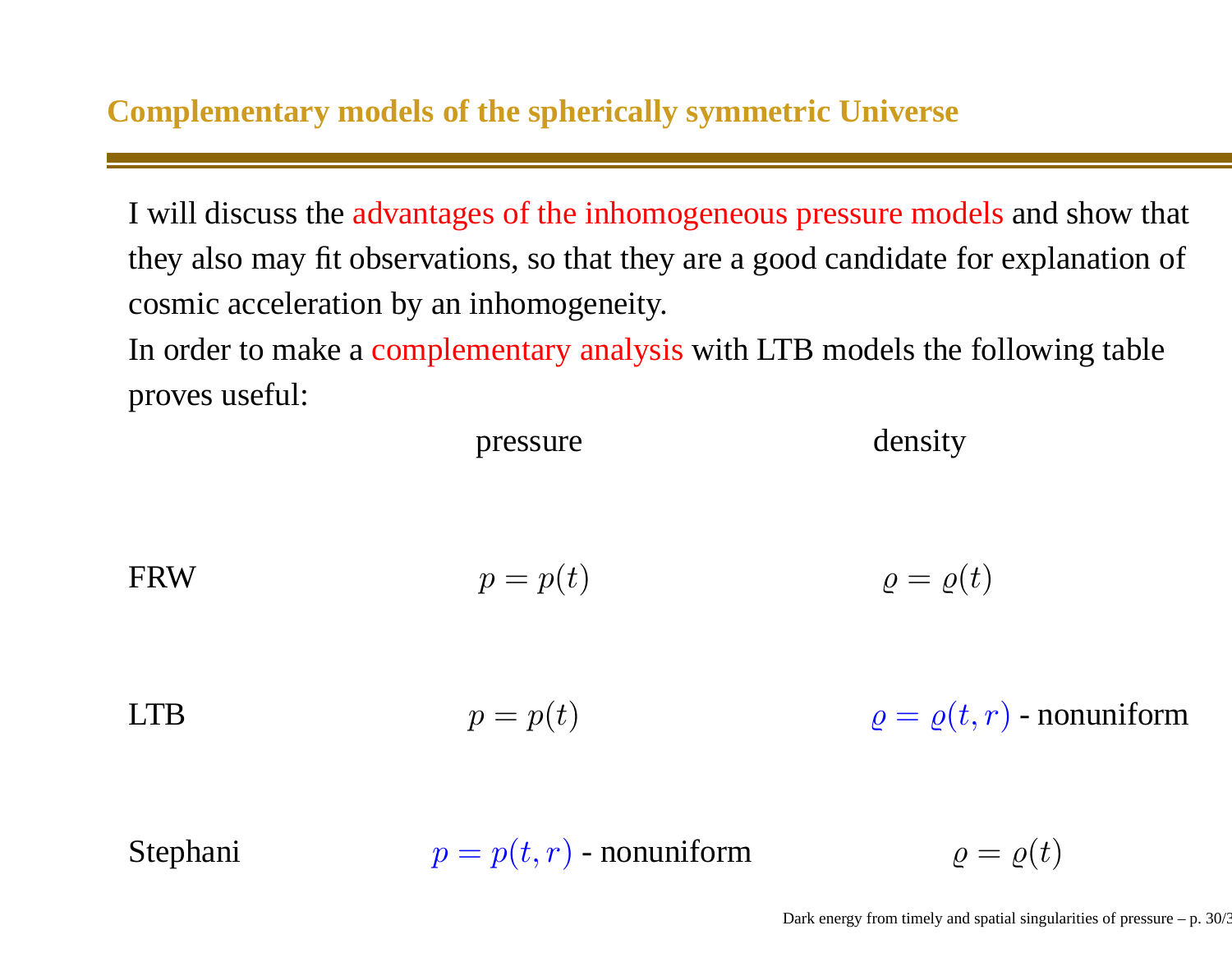In the context of dark energy problem there has recently been more interest in LTB models since it could explain the acceleration only due to inhomogeneity - <sup>a</sup> claimis that

we are living in <sup>a</sup> spherically symmetric void of density

J. Uzan, R. Clarkson, G.F.R. Ellis (PRL, **100**, 191303 (2008))R.R. Caldwell and A. Stebbins (PRL, **100**, 191302 (2008))C. Clarkson, B. Bassett and T. H-Ch. Lu (PRL, **101**, 011301 (2008))R.A. Sussmann, 0807.1145K. Bolejko, 0807.2891

I would then sugges<sup>t</sup> that

we are living in <sup>a</sup> spherically symmetric evolving "exotic star" of variable pressure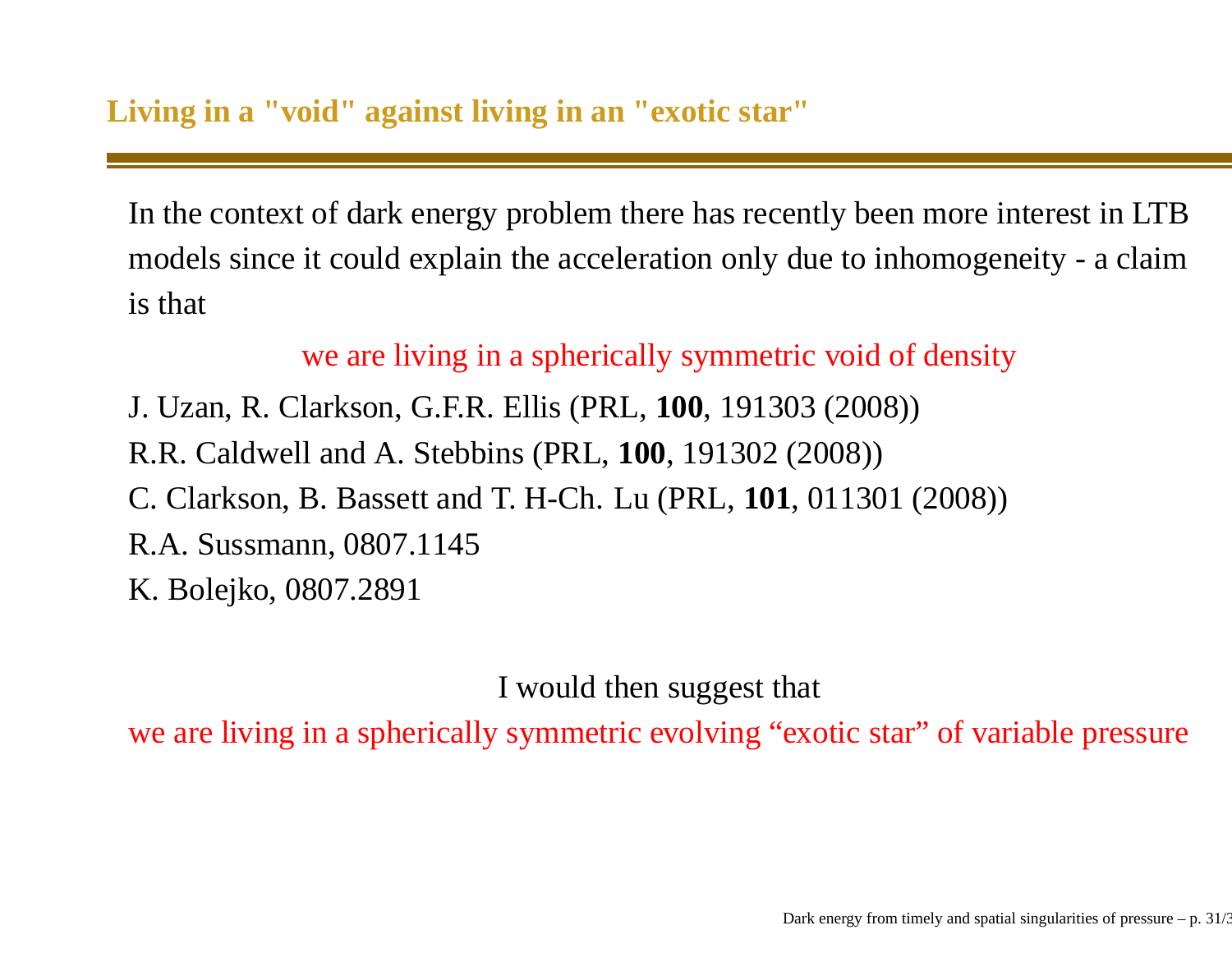### **Inhomogeneous pressure models - singularities, EOS**

- standard  $\operatorname{\sf Big\text{-}Bang}$  singularities  $a\to 0, \varrho\to 0, p\to 0$  are possible (FRW limit)
- **Finite Density (FD)** singularities of pressure appear at **some particularvalues of the spatial coordinates**  $x, y, z$  (or a radial coordinate  $r$ , if in a SS model) – in that sense they are spatial singularities – they exist in someregions of the universe in an arbitrary time.
- $\Pi$ -boundary a spacelike boundary which divides each negative curvature  $k(t) < 0$  section onto the two sheets (the "far sheet" and the "near-sheet")
- Π-boundary appears whenever $V(t,r) = 1 + (1/4)k(t)[(x-x_0)^2]$  $^{2} + ...$ ] = 0
- the Universe behaves asymptotically de Sitter on a  $\Pi$ -boundary ( $p=-\varrho$ )
- There is <mark>no global equation of state -</mark> it changes from place to place (depends on  $x, y, z$  or  $r$ ) and on the hypersurfaces  $t =$  const.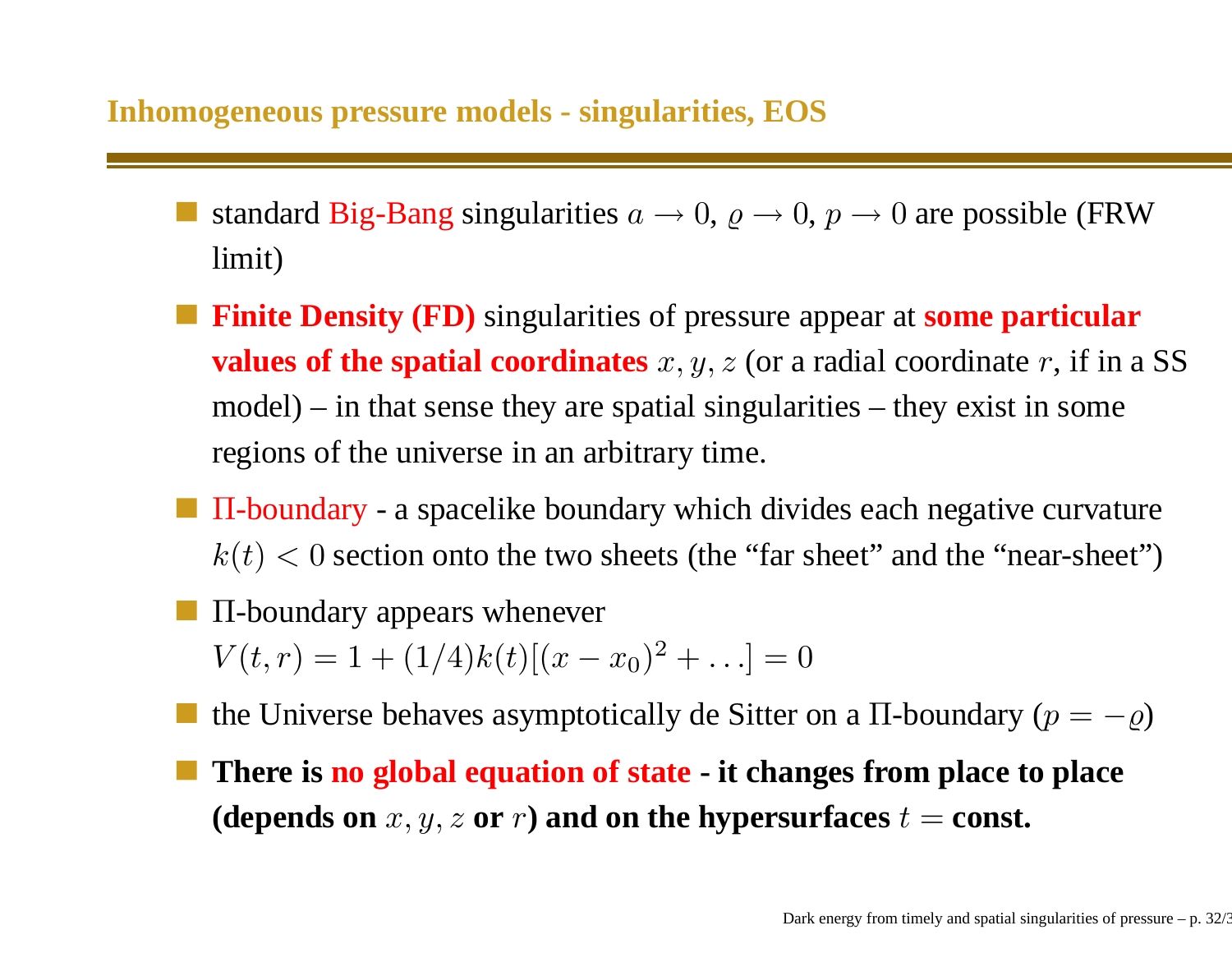# **5. Dark energy from spatial singularities of pressure.**

Since the acceleration scalar is

$$
\dot{u} = -2\frac{a}{c^2}r \tag{25}
$$

with  $r$  being the radial coordinate of the model, then

the high pressure region is at  $r = 0$  (center of symmetry), while the low (negative)

pressure regions are outside the center, so that the particles are

#### **accelerated away from the center**

which is a similar effect to that caused by the positive cosmological constant in ΛCDM model.

The difference is that in  $\Lambda$ CDM the pressure is constant everywhere while in Stephani models it <mark>depends</mark> on the spatial coordinates.

Just very recent stuff: Vanderveld, Flanagan, Wassermann (0904.4319) argue thatacceleration at the center of symmetry of LTB models can only appear if the model is not smooth at the center - here we do not have such <sup>a</sup> problem at all!!! Acceleration appears naturally and everything is smooth at the center. Dark energy from timely and spatial singularities of pressure  $-$  p. 33/3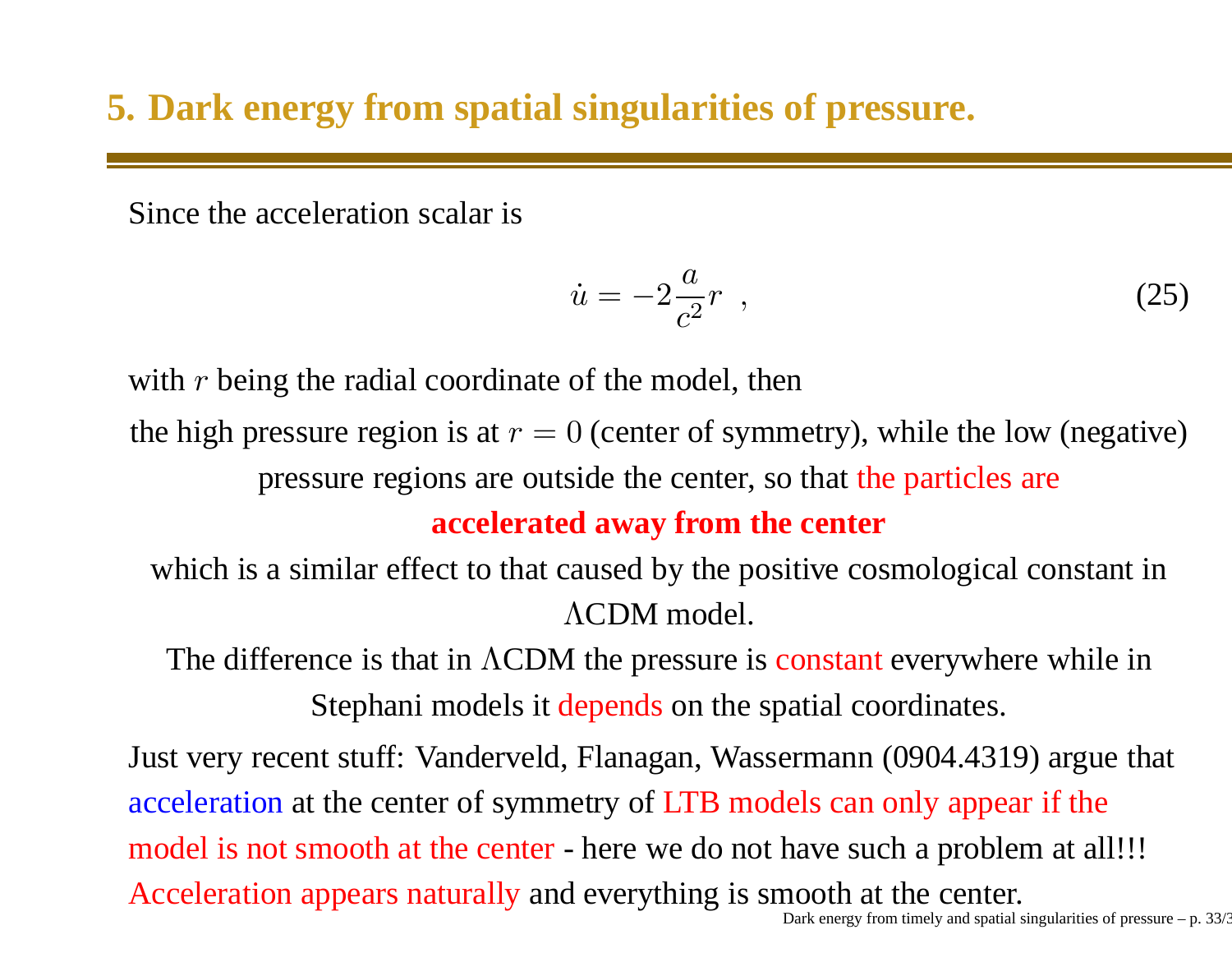In (MPD <sup>+</sup> Hendry '98) we first compared with Perlmutter P97 (Ap.J. 483, 565(1997)) data which was in favour of deceleration  $(a < 0)$ , but the advantage was that inhomogeneous pressure models gave a <mark>longer age</mark> of the Universe.

According to the current SnIa data (77 supernovae of Riess eta al. for  $z \le 0.5$ ) we have the best fit values of inhomogeneity parameter  $a$  of the Model I to be (MPD, Denkiewicz - in progress)

$$
a = 3645km^2/s^2Mpc > 0.
$$
 (26)

Godłowski, Stelmach and Szydłowski (astro-ph/0403534) checked ye<sup>t</sup> anothermodel of the type II which has approximate dust equation of state at the center of symmetry. Their result show that it fits supernovae, Doppler peaks and BBN.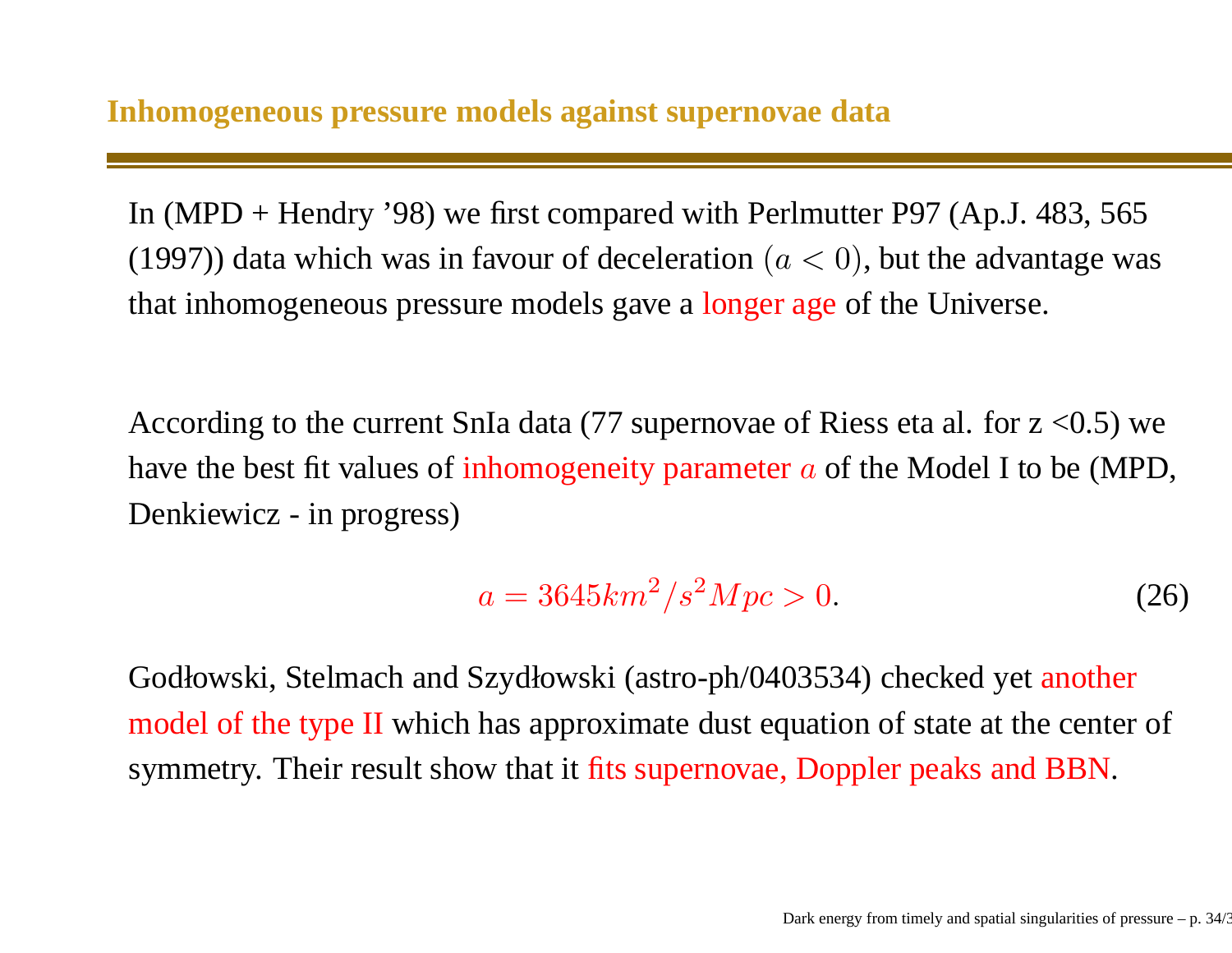## **FD singularities versus SFS singularities**

- In inhomogeneous pressure models there are Finite Density singularities ofpressure.
- In FRW models there are Sudden Future Singularities of pressure.
- However, they are different: FD singularities are spatial (appear somewhere in space) while SFS are temporal (appear in time on one  $(t=t_s)$  of the hypersurfaces).
- The question is if SFS may appear in inhomogeneous pressure models, too?
- I have shown (MPD, PLB '05) that this is the case.
- Later, it was also shown by Barrow and Tsagas (CQG **<sup>22</sup>**, <sup>1563</sup> (2005)) that SFS are possible in Bianchi types homogeneous universes.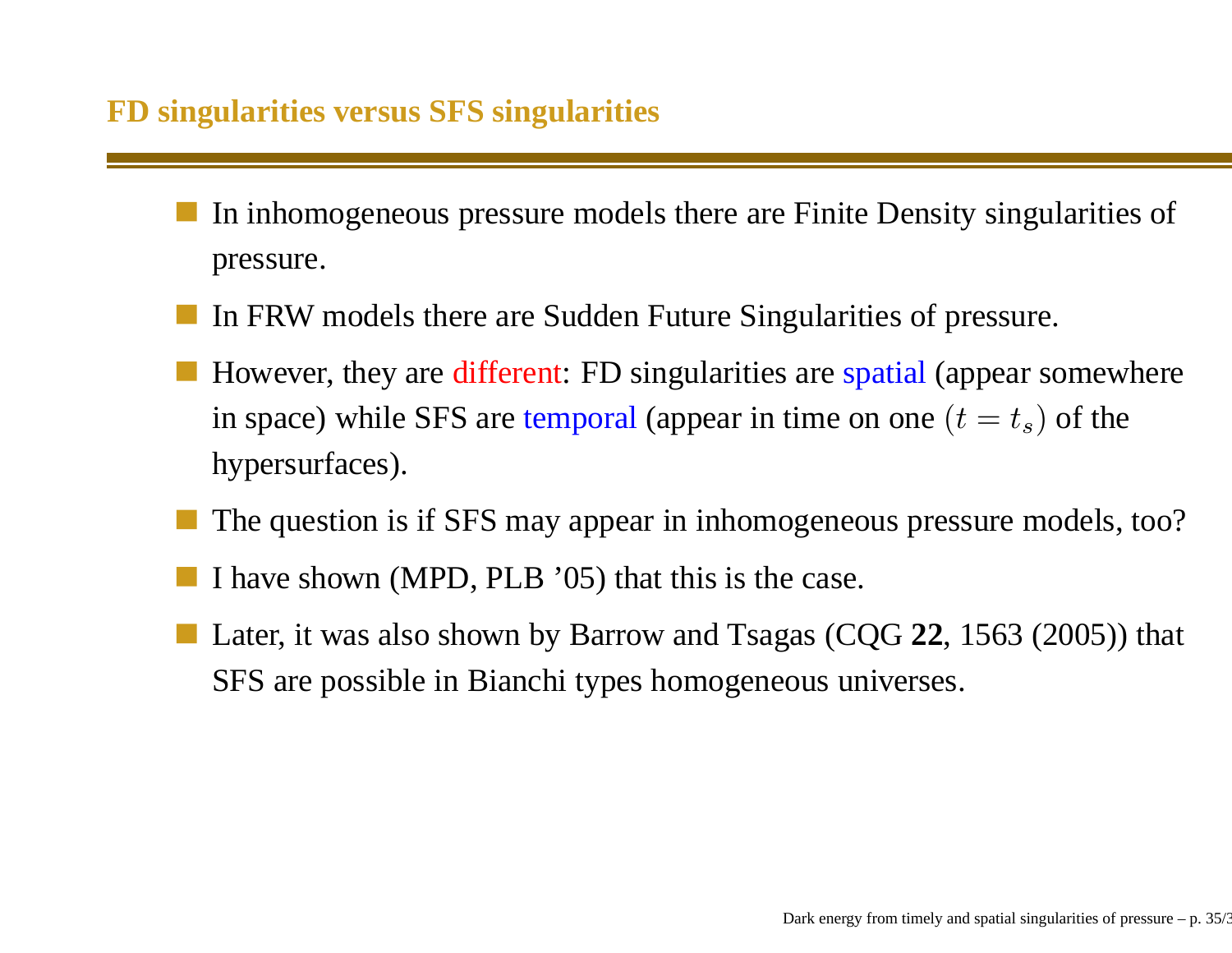Such "inhomogeneized" SFS may appear in a general (no symmetry at all) inhomogeneous pressure model which can be shown by inserting the timederivative of the Stephani energy density function and the function  $V(t, x, y, z)$ into the expression for the pressure, i.e.,

$$
p(t, x, y, z) = -3\frac{\dot{a}^2}{a^2} - 3\frac{k}{a^2}
$$
\n
$$
+\frac{\dot{a}}{a}\left[2\frac{\ddot{a}}{a} - 2\frac{\dot{a}^2}{a^2} + \frac{1}{a^2}\left(\dot{k}\frac{a}{\dot{a}} - 2k\right)\right] \frac{\left[\frac{V(t, x, y, z)}{a(t)}\right]}{\left[\frac{V(t, x, y, z)}{a(t)}\right]}.
$$
\n(27)

Then, it is easy to notice that SFS  $p \to \pm \infty$  appears with [\(16\)](#page-15-0) for  $\ddot{a} \to -\infty$ , if  $(V/a)/(V/a)$  is regular and the sign of the pressure depends on the signs of both  $\dot{a}/a$  and  $(V/a)/(V/a)^2$ .

 In fact, SF singularities appear independently of FD singularities whenever  $\ddot{a} \rightarrow -\infty.$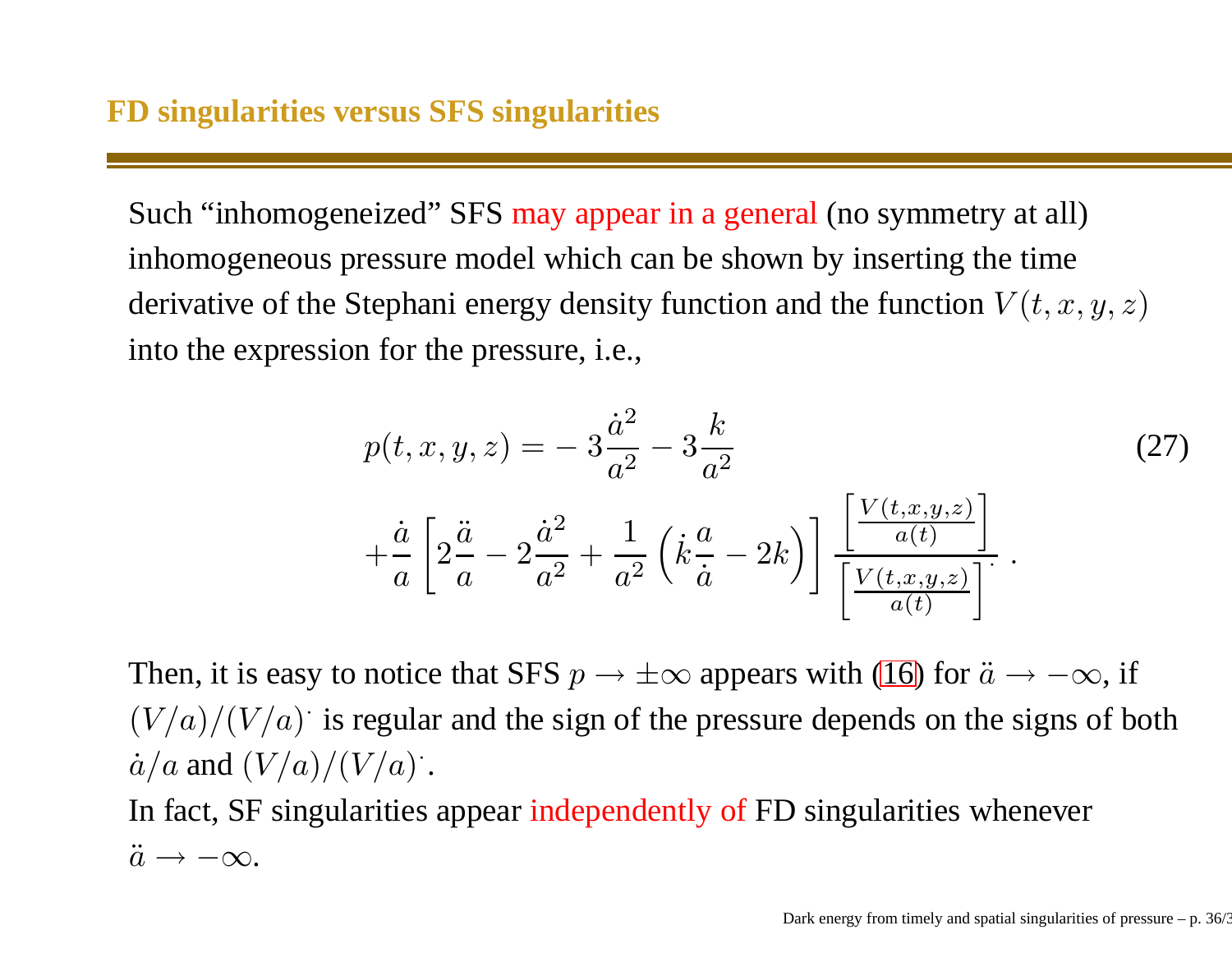# **6. Conclusions**

- Exotic singularities are related to new <sup>p</sup>hysical sources of gravity which can serve as the dark energy.
- First example source phantom produces an exotic singularity <sup>a</sup> Big-Rip in which ( $a \to \infty$  and  $\varrho \to \infty$ ) which is different from a Big-Bang/Crunch.
- Investigations of phantom inspired other searches for non-standardsingularities (sudden future, generalized sudden future (=Big-Brake), typeIII (Finite Scale Factor), type IV (Big-Separation), <sup>w</sup>−singularities etc.)which, in fact, are not necessarily the "true" singularities (according to Hawking and Penrose definition), as sources of dark energy.
- Big-Rip which serves as dark energy despite it may happen in 20 Gyr, whileweak singularities (of tidal forces and their derivatives) may serve as darkenergy if they are quite close in the near future. For example an SFS mayeven appear in 8.7 Myr with no contradiction with data. <sup>A</sup> GSFS alwaysappears later. Type III (FSF) is possible in about 0.3 Gyr. Finally, a Big-Brake (which is also an SFS) in tachyon cosmology context is at least 1Dark energy from timely and spatial singularities of pressure  $-p$ . 37/3  $\bf Gyr$  away from now. Dark energy from timely and spatial singularities of pressure – p. 37/3